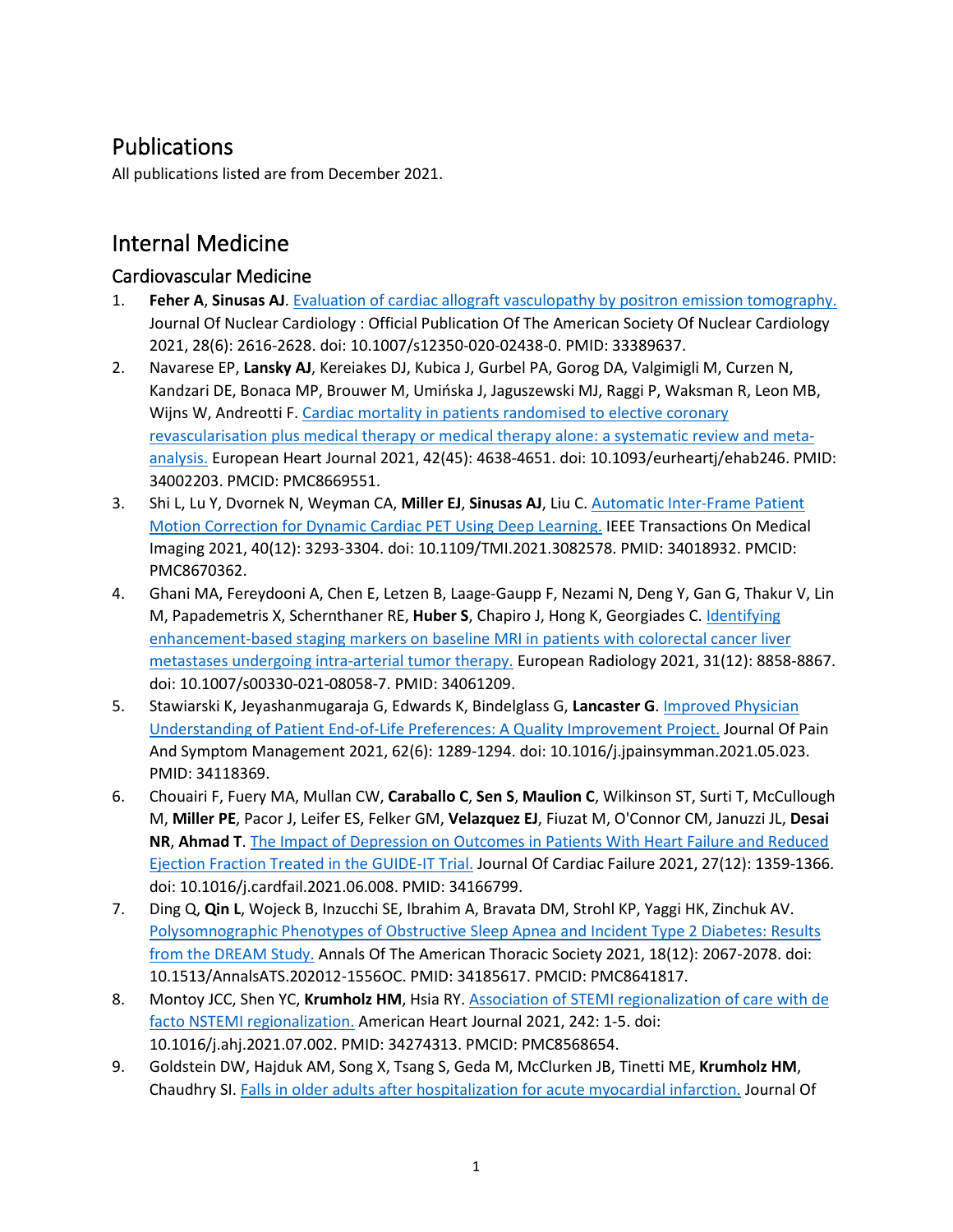The American Geriatrics Society 2021, 69(12): 3476-3485. doi: 10.1111/jgs.17398. PMID: 34383963.

- 10. Gupta T, Manning P, Kolte D, **Smolderen KG**, Stone N, Henry JG, Wang J, Gosch KL, White CJ, Spertus J, Dawn Abbott J[. Exercise therapy referral and participation in patients with peripheral](https://www.ncbi.nlm.nih.gov/pubmed/34404282)  artery disease: Ins[ights from the PORTRAIT registry.](https://www.ncbi.nlm.nih.gov/pubmed/34404282) Vascular Medicine (London, England) 2021, 26(6): 654-656. doi: 10.1177/1358863X211033649. PMID: 34404282.
- 11. Vazquez E, Gouraud H, Naudet F, Gross CP, **Krumholz HM**, Ross JS, Wallach JD. [Characteristics of](https://www.ncbi.nlm.nih.gov/pubmed/34407656)  [available studies and dissemination of research using major clinical data sharing platforms.](https://www.ncbi.nlm.nih.gov/pubmed/34407656) Clinical Trials (London, England) 2021, 18(6): 657-666. doi: 10.1177/17407745211038524. PMID: 34407656. PMCID: PMC8595516.
- 12. Peterson D, Wambier C, Dai F, **Lampert R**, **Ahmad T**, Yale KL, Mesinkovska NA, King B. [Electrocardiogram Findings in Patients with Alopecia Areata.](https://www.ncbi.nlm.nih.gov/pubmed/34564797) Dermatology And Therapy 2021, 11(6): 2217-2223. doi: 10.1007/s13555-021-00614-9. PMID: 34564797. PMCID: PMC8611143.
- 13. Salisbury AC, Safley DM, Kennedy KF, Bhardwaj B, Aronow HD, Jones WS, Feldman DN, Secemsky E, Tsai TT, **Attaran RR**, Spertus JA[. Development and validation of a predictive model for bleeding](https://www.ncbi.nlm.nih.gov/pubmed/34569709)  [after peripheral vascular intervention: A report from the National Cardiovascular Data Registry](https://www.ncbi.nlm.nih.gov/pubmed/34569709)  [Peripheral Vascular Interventions Registry.](https://www.ncbi.nlm.nih.gov/pubmed/34569709) Catheterization And Cardiovascular Interventions : Official Journal Of The Society For Cardiac Angiography & Interventions 2021, 98(7): 1363-1372. doi: 10.1002/ccd.29961. PMID: 34569709.
- 14. **Khera R**, **Mortazavi BJ**, **Krumholz HM**[. Assessing Performance of Mach](https://www.ncbi.nlm.nih.gov/pubmed/34586344)ine Learning-Reply. JAMA Cardiology 2021, 6(12): 1466. doi: 10.1001/jamacardio.2021.3715. PMID: 34586344.
- 15. **Murugiah K**, Chen L, Castro-Dominguez Y, **Khera R**, **Krumholz HM**. [Scope of Practice of US](https://www.ncbi.nlm.nih.gov/pubmed/34610872)  [Interventional Cardiologists from an Analysis of Medicare Billing Data.](https://www.ncbi.nlm.nih.gov/pubmed/34610872) The American Journal Of Cardiology 2021, 160: 40-45. doi: 10.1016/j.amjcard.2021.08.041. PMID: 34610872.
- 16. **Ahmad Y**, Makkar R. [New frontiers for improving outcomes after transcatheter aortic valve](https://www.ncbi.nlm.nih.gov/pubmed/34419668)  [implantation: The role of the conduction system and the impact of pacemakers.](https://www.ncbi.nlm.nih.gov/pubmed/34419668) Heart Rhythm : The Official Journal Of The Heart Rhythm Society 2021, 18(12): 2048-2049. doi: 10.1016/j.hrthm.2021.08.016. PMID: 34419668.
- 17. **Qin L**, Zhang H, Li B, **Jiang Q**, Lopez F, Min W, Zhou JH. CCM3 Loss-[Induced Lymphatic Defect Is](https://www.ncbi.nlm.nih.gov/pubmed/34670407)  [Mediated by the Augmented VEGFR3](https://www.ncbi.nlm.nih.gov/pubmed/34670407)-ERK1/2 Signaling. Arteriosclerosis, Thrombosis, And Vascular Biology 2021, 41(12): 2943-2960. doi: 10.1161/ATVBAHA.121.316707. PMID: 34670407. PMCID: PMC8613000.
- 18. Sangha V, Lipska K, **Lin Z**, Inzucchi SE, McGuire DK, **Krumholz HM**, **Khera R**[. Patterns of Prescribing](https://www.ncbi.nlm.nih.gov/pubmed/34779654)  [Sodium-Glucose Cotransporter-2 Inhibitors for Medicare Beneficiaries in the United States.](https://www.ncbi.nlm.nih.gov/pubmed/34779654) Circulation. Cardiovascular Quality And Outcomes 2021, 14(12): e008381. doi: 10.1161/CIRCOUTCOMES.121.008381. PMID: 34779654.
- 19. Wheelock KM, Ross JS, **Murugiah K**, **Lin Z**, **Krumholz HM**, **Khera R**. [Clinician Trends in Prescribing](https://www.ncbi.nlm.nih.gov/pubmed/34870678)  [Direct Oral Anticoagulants for US Medicare Beneficiaries.](https://www.ncbi.nlm.nih.gov/pubmed/34870678) JAMA Network Open 2021, 4(12): e2137288. doi: 10.1001/jamanetworkopen.2021.37288. PMID: 34870678. PMCID: PMC8649845.
- 20. Chung MK, Fagerlin A, Wang PJ, Ajayi TB, Allen LA, Baykaner T, Benjamin EJ, Branda M, Cavanaugh KL, Chen LY, Crossley GH, Delaney RK, Eckhardt LL, Grady KL, Hargraves IG, True Hills M, Kalscheur MM, Kramer DB, Kunneman M, **Lampert R**, Langford AT, Lewis KB, Lu Y, Mandrola JM, Martinez K, Matlock DD, McCarthy SR, Montori VM, Noseworthy PA, Orland KM, Ozanne E, Passman R, Pundi K, Roden DM, Saarel EV, Schmidt MM, Sears SF, Stacey D, Stafford RS, Steinberg BA, Youn Wass S,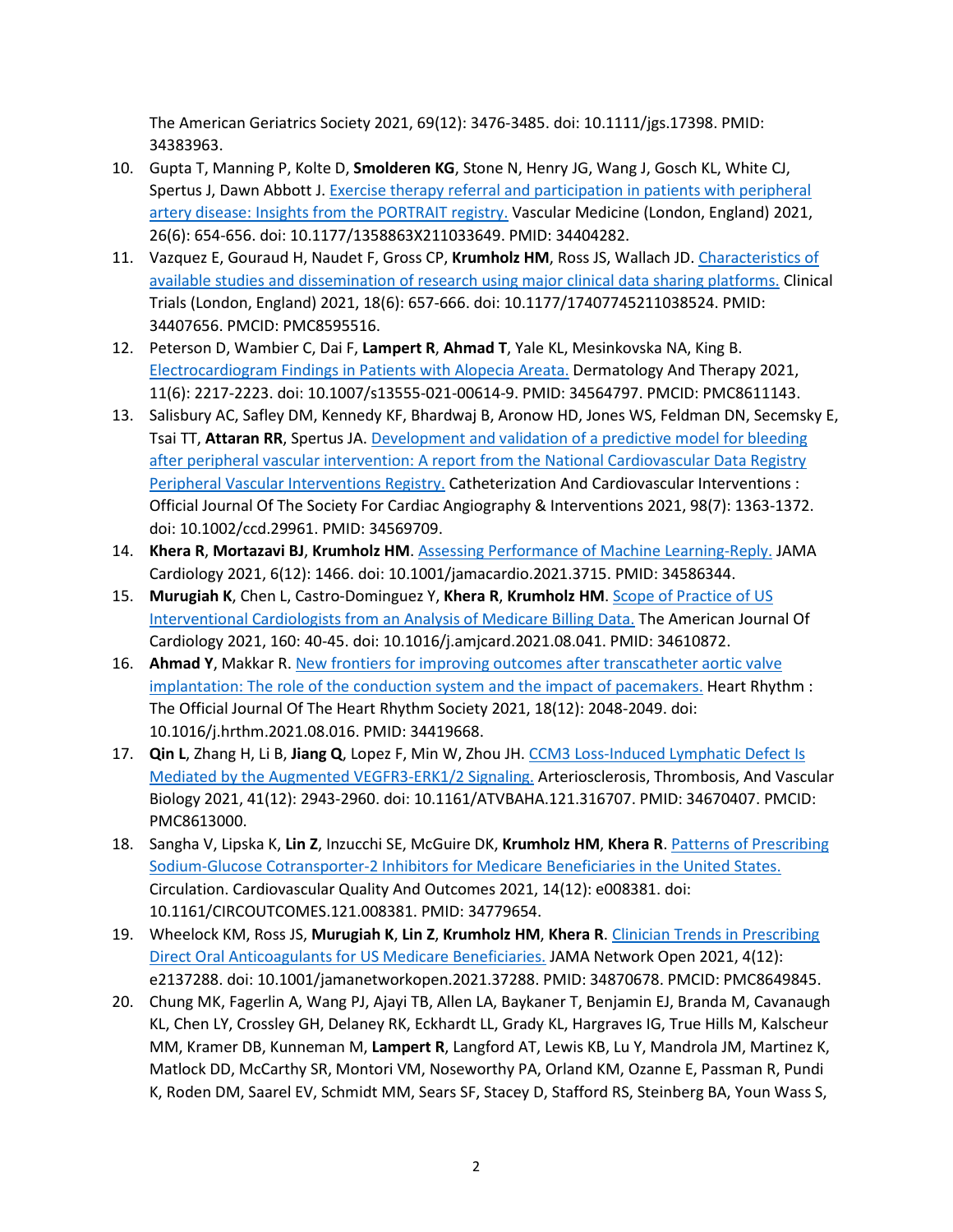Wright JM. [Shared Decision Making in Cardiac Electrophysiology Procedures and Arrhythmia](https://www.ncbi.nlm.nih.gov/pubmed/34865518)  [Management.](https://www.ncbi.nlm.nih.gov/pubmed/34865518) Circulation. Arrhythmia And Electrophysiology 2021, 14(12): e007958. doi: 10.1161/CIRCEP.121.007958. PMID: 34865518. PMCID: PMC8692382.

- 21. **Bhat N**, Narayanan A, Fathzadeh M, Kahn M, Zhang D, Goedeke L, Neogi A, Cardone RL, Kibbey RG, Fernandez-Hernando C, Ginsberg HN, Jain D, Shulman G, **Mani A**. [Dyrk1b promotes hepatic](https://www.ncbi.nlm.nih.gov/pubmed/34855620)  [lipogenesis by bypassing canonical insulin signaling and directly activating mTORC2 in mice.](https://www.ncbi.nlm.nih.gov/pubmed/34855620) The Journal Of Clinical Investigation 2021 doi: 10.1172/JCI153724. PMID: 34855620.
- 22. Gonzales RA, Seemann F, Lamy J, **Mojibian H**, Atar D, Erlinge D, Steding-Ehrenborg K, Arheden H, Hu C, Onofrey JA, Peters DC, Heiberg E[. MVnet: automated time-resolved tracking of the mitral](https://www.ncbi.nlm.nih.gov/pubmed/34857009)  valve plane in CMR long[-axis cine images with residual neural networks: a multi-center, multi](https://www.ncbi.nlm.nih.gov/pubmed/34857009)[vendor study.](https://www.ncbi.nlm.nih.gov/pubmed/34857009) Journal Of Cardiovascular Magnetic Resonance : Official Journal Of The Society For Cardiovascular Magnetic Resonance 2021, 23(1): 137. doi: 10.1186/s12968-021-00824-2. PMID: 34857009. PMCID: PMC8638514.
- 23. Vallabhajosyula S, Dewaswala N, Sundaragiri PR, Bhopalwala HM, Cheungpasitporn W, Doshi R, **Miller PE**, Bell MR, Singh M. [Cardiogenic Shock Complicating ST-Segment Elevation Myocardial](https://www.ncbi.nlm.nih.gov/pubmed/34864781)  Infarction: An 18-[Year Analysis of Temporal Trends, Epidemiology, Management and Outcomes.](https://www.ncbi.nlm.nih.gov/pubmed/34864781) Shock (Augusta, Ga.) 2021 doi: 10.1097/SHK.0000000000001895. PMID: 34864781.
- 24. Chouairi F, Milner A, **Sen S**, Guha A, Stewart J, Jastreboff AM, Mori M, **Clark KA**, **Miller PE**, Fuery MA, Rogers JG, Notarianni A, **Jacoby D**, **Maulion C**, Anwer M, Geirsson A, **Desai NR**, **Ahmad T**, Mullan CW. [Impact of Obesity on Heart Transplantation Outcomes.](https://www.ncbi.nlm.nih.gov/pubmed/34854316) Journal Of The American Heart Association 2021, 10(23): e021346. doi: 10.1161/JAHA.121.021346. PMID: 34854316.
- 25. Chandran RR, **Xie Y**, Gallardo-Vara E, Adams T, Garcia-Milian R, **Kabir I**, Sheikh AQ, Kaminski N, **Martin KA**, Herzog EL, **Greif DM**. [Distinct roles of KLF4 in mesenchymal cell subtypes during lung](https://www.ncbi.nlm.nih.gov/pubmed/34893592)  [fibrogenesis.](https://www.ncbi.nlm.nih.gov/pubmed/34893592) Nature Communications 2021, 12(1): 7179. doi: 10.1038/s41467-021-27499-8. PMID: 34893592. PMCID: PMC8664937.
- 26. Biegus J, Nawrocka-Millward S, Zymliński R, Fudim M, **Testani J**, Marciniak D, Rosiek-Biegus M, Ponikowska B, Guzik M, Garus M, Ponikowski P. [Distinct renin/aldosterone activity profiles](https://www.ncbi.nlm.nih.gov/pubmed/34728260)  [correlate with renal function, natriuretic response, decongestive ability and prognosis in acute](https://www.ncbi.nlm.nih.gov/pubmed/34728260)  [heart failure.](https://www.ncbi.nlm.nih.gov/pubmed/34728260) International Journal Of Cardiology 2021, 345: 54-60. doi: 10.1016/j.ijcard.2021.10.149. PMID: 34728260.
- 27. Peters DC, Lamy J, **Sinusas AJ**, **Baldassarre LA**. [Left atrial evaluation by cardiovascular magnetic](https://www.ncbi.nlm.nih.gov/pubmed/34718484)  [resonance: sensitive and unique biomarkers.](https://www.ncbi.nlm.nih.gov/pubmed/34718484) European Heart Journal Cardiovascular Imaging 2021, 23(1): 14-30. doi: 10.1093/ehjci/jeab221. PMID: 34718484. PMCID: PMC8685602.
- 28. Fuery MA, Chouairi F, Natov P, Bhinder J, Rose Chiravuri M, Wilson L, **Clark KA**, **Reinhardt SW**, Mullan C, **Miller PE**, Davis RP, Rogers JG, Patel CB, **Sen S**, Geirsson A, Anwer M, **Desai N**, **Ahmad T**. [Trends and Outcomes of Cardiac Transplantation in the Lowest Urgency Candidates.](https://www.ncbi.nlm.nih.gov/pubmed/34743559) Journal Of The American Heart Association 2021, 10(24): e023662. doi: 10.1161/JAHA.121.023662. PMID: 34743559.

## Digestive Diseases

1. McPartland JC, Lerner MD, Bhat A, Clarkson T, Jack A, **Koohsari S**, Matuskey D, McQuaid GA, Su WC, Trevisan DA. [Looking Back at the Next 40 Years of ASD Neuroscience Research.](https://www.ncbi.nlm.nih.gov/pubmed/34043128) Journal Of Autism And Developmental Disorders 2021, 51(12): 4333-4353. doi: 10.1007/s10803-021-05095-5. PMID: 34043128. PMCID: PMC8542594.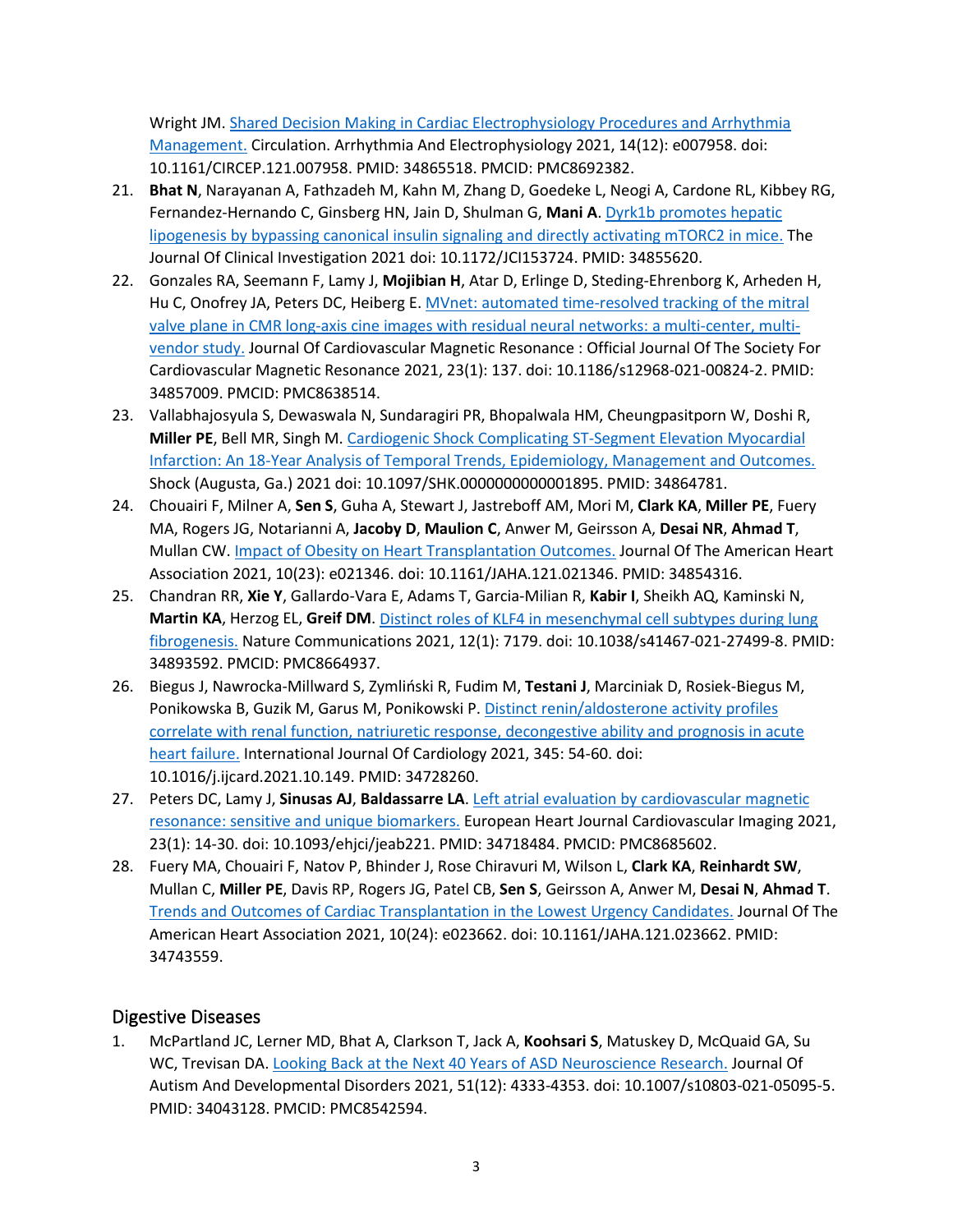- 2. Pacheco MC, Torbenson MS, Wu TT, Kakar S, **Jain D**, Yeh MM. [Pediatric Hepatocellular Adenomas:](https://www.ncbi.nlm.nih.gov/pubmed/34148984)  [The Influence of Age and Syndrome on Subtype.](https://www.ncbi.nlm.nih.gov/pubmed/34148984) The American Journal Of Surgical Pathology 2021, 45(12): 1641-1647. doi: 10.1097/PAS.0000000000001763. PMID: 34148984. PMCID: PMC8608351.
- 3. Hakim A, Moll M, Brancale J, Liu J, Lasky-Su JA, Silverman EK, **Vilarinho S**, Jiang ZG, Pita-Juárez YH, Vlachos IS, Zhang X, Åberg F, Afdhal NH, Hobbs BD, Cho MH. [Genetic Variation in the Mitochondrial](https://www.ncbi.nlm.nih.gov/pubmed/34216018)  Glycerol-3-[Phosphate Acyltransferase Is Associated With Liver Injury.](https://www.ncbi.nlm.nih.gov/pubmed/34216018) Hepatology (Baltimore, Md.) 2021, 74(6): 3394-3408. doi: 10.1002/hep.32038. PMID: 34216018. PMCID: PMC8639615.
- 4. Ott P, Ala A, Askari FK, Czlonkowska A, Hilgers RD, Poujois A, Roberts EA, Sandahl TD, Weiss KH, Ferenci P, **Schilsky ML**. [Designing Clinical Trials in Wilson's Disease.](https://www.ncbi.nlm.nih.gov/pubmed/34320232) Hepatology (Baltimore, Md.) 2021, 74(6): 3460-3471. doi: 10.1002/hep.32074. PMID: 34320232.
- 5. Torgersen J, Newcomb CW, Carbonari DM, Rentsch CT, Park LS, Mezochow A, Mehta RL, Buchwalder L, Tate JP, Bräu N, Bhattacharya D, **Lim JK**, **Taddei TH**, Justice AC, Lo Re V. [Protease](https://www.ncbi.nlm.nih.gov/pubmed/34333102)  [inhibitor-based direct-acting antivirals are associated with increased risk of aminotransferase](https://www.ncbi.nlm.nih.gov/pubmed/34333102)  [elevations but not hepatic dysfunction or decompensation.](https://www.ncbi.nlm.nih.gov/pubmed/34333102) Journal Of Hepatology 2021, 75(6): 1312-1322. doi: 10.1016/j.jhep.2021.07.021. PMID: 34333102. PMCID: PMC8604762.
- 6. Ponsioen CY, **Assis DN**, Boberg KM, Bowlus CL, Deneau M, Thorburn D, Aabakken L, Färkkilä M, Petersen B, Rupp C, Hübscher SG[. Defining Primary Sclerosing Cholangitis: Results From an](https://www.ncbi.nlm.nih.gov/pubmed/34384749)  [International Primary Sclerosing Cholangitis Study Group Consensus Process.](https://www.ncbi.nlm.nih.gov/pubmed/34384749) Gastroenterology 2021, 161(6): 1764-1775.e5. doi: 10.1053/j.gastro.2021.07.046. PMID: 34384749.
- 7. Kuo WT, Zuo L, Odenwald MA, Madha S, Singh G, Gurniak CB, **Abraham C**, Turner JR. [The Tight](https://www.ncbi.nlm.nih.gov/pubmed/34478742)  Junction Protein ZO-[1 Is Dispensable for Barrier Function but Critical for Effective Mucosal Repair.](https://www.ncbi.nlm.nih.gov/pubmed/34478742) Gastroenterology 2021, 161(6): 1924-1939. doi: 10.1053/j.gastro.2021.08.047. PMID: 34478742. PMCID: PMC8605999.
- 8. Kleytman N, **Ruan J**, Ruan A, Zhang B, Murugesan V, Lin H, Guo L, Klinger K, **Mistry PK**[. Incremental](https://www.ncbi.nlm.nih.gov/pubmed/34485083)  [biomarker and clinical outcomes after switch from enzyme therapy to eliglustat substrate](https://www.ncbi.nlm.nih.gov/pubmed/34485083)  [reduction therapy in Gaucher disease.](https://www.ncbi.nlm.nih.gov/pubmed/34485083) Molecular Genetics And Metabolism Reports 2021, 29: 100798. doi: 10.1016/j.ymgmr.2021.100798. PMID: 34485083. PMCID: PMC8408524.
- 9. Gallucci GM, Trottier J, Hemme C, **Assis DN**, **Boyer JL**, Barbier O, Ghonem NS. [Adjunct Fenofibrate](https://www.ncbi.nlm.nih.gov/pubmed/34558841)  Up-[regulates Bile Acid Glucuronidation and Improves Treatment Response For Patients With](https://www.ncbi.nlm.nih.gov/pubmed/34558841)  [Cholestasis.](https://www.ncbi.nlm.nih.gov/pubmed/34558841) Hepatology Communications 2021, 5(12): 2035-2051. doi: 10.1002/hep4.1787. PMID: 34558841. PMCID: PMC8631103.
- 10. **Garcia-Tsao G**. [Can We Rely on Changes in HVPG in Patients with Cirrhosis?](https://www.ncbi.nlm.nih.gov/pubmed/34569630) Hepatology (Baltimore, Md.) 2021, 74(6): 2945-2947. doi: 10.1002/hep.32159. PMID: 34569630.
- 11. **Ravich WJ**. [The Art of Endoscopic Dilation: Lessons Learned Over 4 Decades of Practice.](https://www.ncbi.nlm.nih.gov/pubmed/34717868) Gastroenterology Clinics Of North America 2021, 50(4): 737-750. doi: 10.1016/j.gtc.2021.07.002. PMID: 34717868.
- 12. Drelichman G, Fernández Escobar N, Soberon B, Basack N, Frabasil J, Schenone A, Aguilar G, Larroudé M, Knight J, Zhao D, **Ruan J**, **Mistry PK**. Long[-read single molecule real-](https://www.ncbi.nlm.nih.gov/pubmed/34820281)time (SMRT) [sequencing of GBA1 locus in Gaucher disease national cohort from Argentina reveals high](https://www.ncbi.nlm.nih.gov/pubmed/34820281)  [frequency of complex allele underlying severe skeletal phenotypes: Collaborative study from the](https://www.ncbi.nlm.nih.gov/pubmed/34820281)  [Argentine Group for Diagnosis and Treatment of Gaucher Disease.](https://www.ncbi.nlm.nih.gov/pubmed/34820281) Molecular Genetics And Metabolism Reports 2021, 29: 100820. doi: 10.1016/j.ymgmr.2021.100820. PMID: 34820281. PMCID: PMC8600149.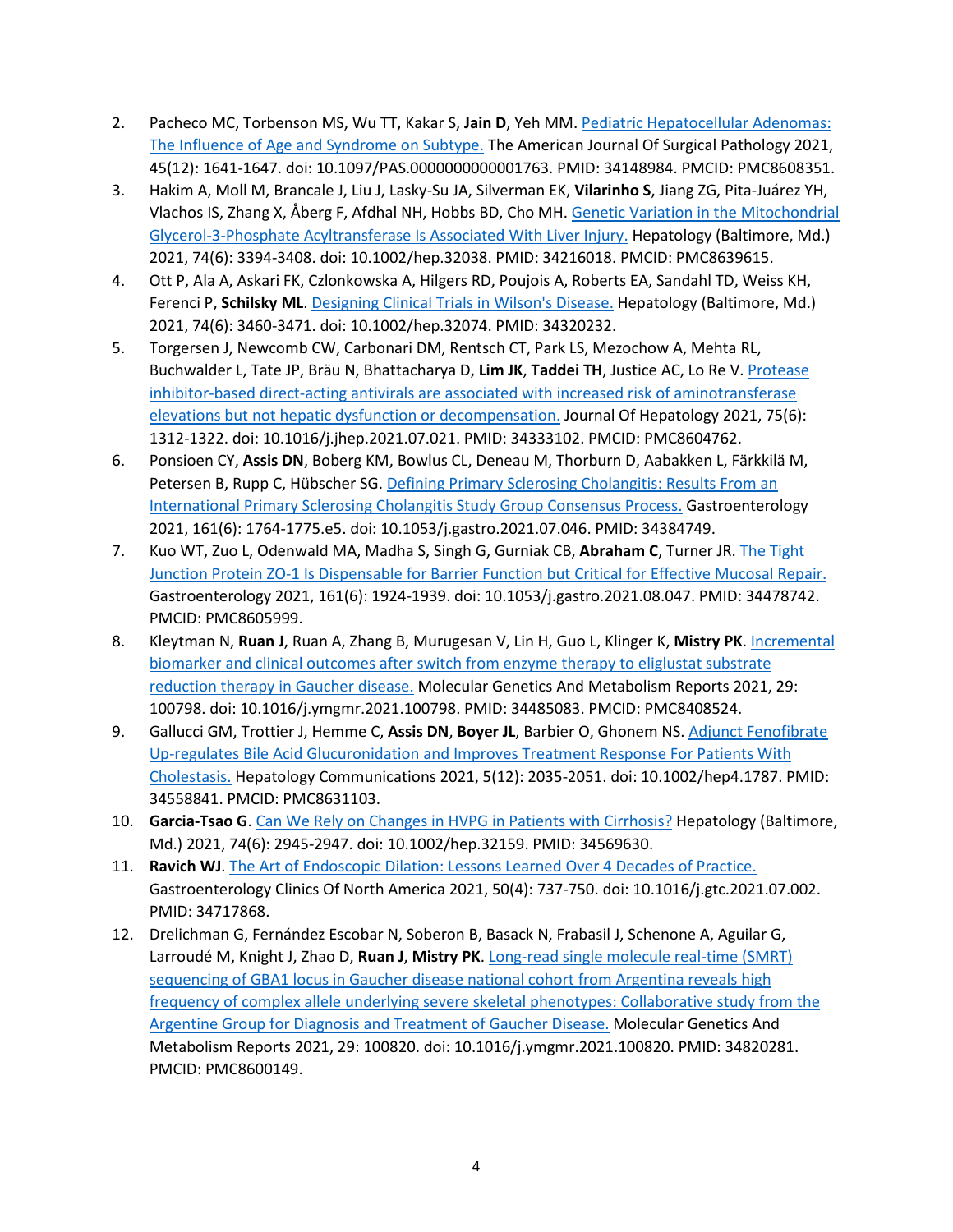- 13. **Mezzacappa C**, **Llor X**. [COLORECTAL CANCER RISK IN LYNCH SYNDROME: OF GENES AND MORE.](https://www.ncbi.nlm.nih.gov/pubmed/34863785) Gastroenterology 2021 doi: 10.1053/j.gastro.2021.11.032. PMID: 34863785.
- 14. Bhat N, Narayanan A, Fathzadeh M, Kahn M, Zhang D, Goedeke L, Neogi A, Cardone RL, Kibbey RG, Fernandez-Hernando C, Ginsberg HN, **Jain D**, Shulman G, Mani A. [Dyrk1b promotes hepatic](https://www.ncbi.nlm.nih.gov/pubmed/34855620)  [lipogenesis by bypassing canonical insulin signaling and directly activating mTORC2 in mice.](https://www.ncbi.nlm.nih.gov/pubmed/34855620) The Journal Of Clinical Investigation 2021 doi: 10.1172/JCI153724. PMID: 34855620.
- 15. Fox AN, **Liapakis A**, Batra R, Bittermann T, Emamaullee J, Emre S, Genyk Y, Han H, Jackson W, Pomfret E, Raza M, Rodriguez-Davalos M, Rubman S, Samstein B, Shenoy A, Taner T, Roberts J. The [Use of Nondirected Donor Organs in Living Donor Liver Transplantation: Perspectives and](https://www.ncbi.nlm.nih.gov/pubmed/34859474)  [Guidance.](https://www.ncbi.nlm.nih.gov/pubmed/34859474) Hepatology (Baltimore, Md.) 2021 doi: 10.1002/hep.32260. PMID: 34859474.
- 16. Grant A, **Xicola RM**, Nguyen V, Lim J, Thorne C, Salhia B, **Llor X**, Ellis N, Padi M. [Molecular drivers of](https://www.ncbi.nlm.nih.gov/pubmed/34873211)  [tumor progression in microsatellite stable APC mutation-negative colorectal cancers.](https://www.ncbi.nlm.nih.gov/pubmed/34873211) Scientific Reports 2021, 11(1): 23507. doi: 10.1038/s41598-021-02806-x. PMID: 34873211. PMCID: PMC8648784.

## Endocrinology

- 1. Ding Q, Qin L, **Wojeck B**, **Inzucchi SE**, Ibrahim A, Bravata DM, Strohl KP, Yaggi HK, Zinchuk AV. [Polysomnographic Phenotypes of Obstructive Sleep Apnea and Inciden](https://www.ncbi.nlm.nih.gov/pubmed/34185617)t Type 2 Diabetes: Results [from the DREAM Study.](https://www.ncbi.nlm.nih.gov/pubmed/34185617) Annals Of The American Thoracic Society 2021, 18(12): 2067-2078. doi: 10.1513/AnnalsATS.202012-1556OC. PMID: 34185617. PMCID: PMC8641817.
- 2. Sangha V, **Lipska K**, Lin Z, **Inzucchi SE**, McGuire DK, Krumholz HM, Khera R. [Patterns of Prescribing](https://www.ncbi.nlm.nih.gov/pubmed/34779654)  [Sodium-Glucose Cotransporter-2 Inhibitors for Medicare Beneficiaries in the United States.](https://www.ncbi.nlm.nih.gov/pubmed/34779654) Circulation. Cardiovascular Quality And Outcomes 2021, 14(12): e008381. doi: 10.1161/CIRCOUTCOMES.121.008381. PMID: 34779654.
- 3. Jan de Beur SM, Miller PD, Weber TJ, Peacock M, **Insogna K**, Kumar R, Rauch F, Luca D, Cimms T, Roberts MS, Martin JS, Carpenter TO. [Reply to: Burosumab for Tumor](https://www.ncbi.nlm.nih.gov/pubmed/34030212)-Induced Osteomalacia: not [Enough of a Good Thing.](https://www.ncbi.nlm.nih.gov/pubmed/34030212) Journal Of Bone And Mineral Research : The Official Journal Of The American Society For Bone And Mineral Research 2021, 36(12): 2455-2456. doi: 10.1002/jbmr.4317. PMID: 34030212.
- 4. Brito JP, Ross JS, Deng Y, Sangaralingham L, Graham DJ, Qiang Y, Wang Z, Yao X, Zhao L, Smallridge RC, Bernet V, Shah ND, **Lipska KJ**. [Cardiovascular outcomes and rates of fractures and falls among](https://www.ncbi.nlm.nih.gov/pubmed/34089480)  patients with brand-[name versus generic L](https://www.ncbi.nlm.nih.gov/pubmed/34089480)-thyroxine use. Endocrine 2021, 74(3): 592-602. doi: 10.1007/s12020-021-02779-x. PMID: 34089480.
- 5. Lee SM, Esserman D, Cheung K, **Dziura J**, Peduzzi P, Sobieszczyk M. [What do we do with our under](https://www.ncbi.nlm.nih.gov/pubmed/34218683)[enrolled single-center COVID-](https://www.ncbi.nlm.nih.gov/pubmed/34218683)19 clinical trials? Clinical Trials (London, England) 2021, 18(6): 741- 742. doi: 10.1177/17407745211027246. PMID: 34218683. PMCID: PMC8595488.
- 6. Vaduganathan M, **Inzucchi SE**, Sattar N, Fitchett DH, Ofstad AP, Brueckmann M, George JT, Verma S, Mattheus M, Wanner C, Zinman B, Butler J. [Effects of empagliflozin on insulin](https://www.ncbi.nlm.nih.gov/pubmed/34463409) initiation or [intensification in patients with type 2 diabetes and cardiovascular disease: Findings from the](https://www.ncbi.nlm.nih.gov/pubmed/34463409)  EMPA-[REG OUTCOME trial.](https://www.ncbi.nlm.nih.gov/pubmed/34463409) Diabetes, Obesity & Metabolism 2021, 23(12): 2775-2784. doi: 10.1111/dom.14535. PMID: 34463409.
- 7. Sims EK, Cuthbertson D, **Herold KC**, Sosenko JM. [The Deterrence of Rapid Metabolic Decline Within](https://www.ncbi.nlm.nih.gov/pubmed/34551936)  [3 Months After Teplizumab Treatment in Individuals at High Risk for Type 1 Diabetes.](https://www.ncbi.nlm.nih.gov/pubmed/34551936) Diabetes 2021, 70(12): 2922-2931. doi: 10.2337/db21-0519. PMID: 34551936. PMCID: PMC8660991.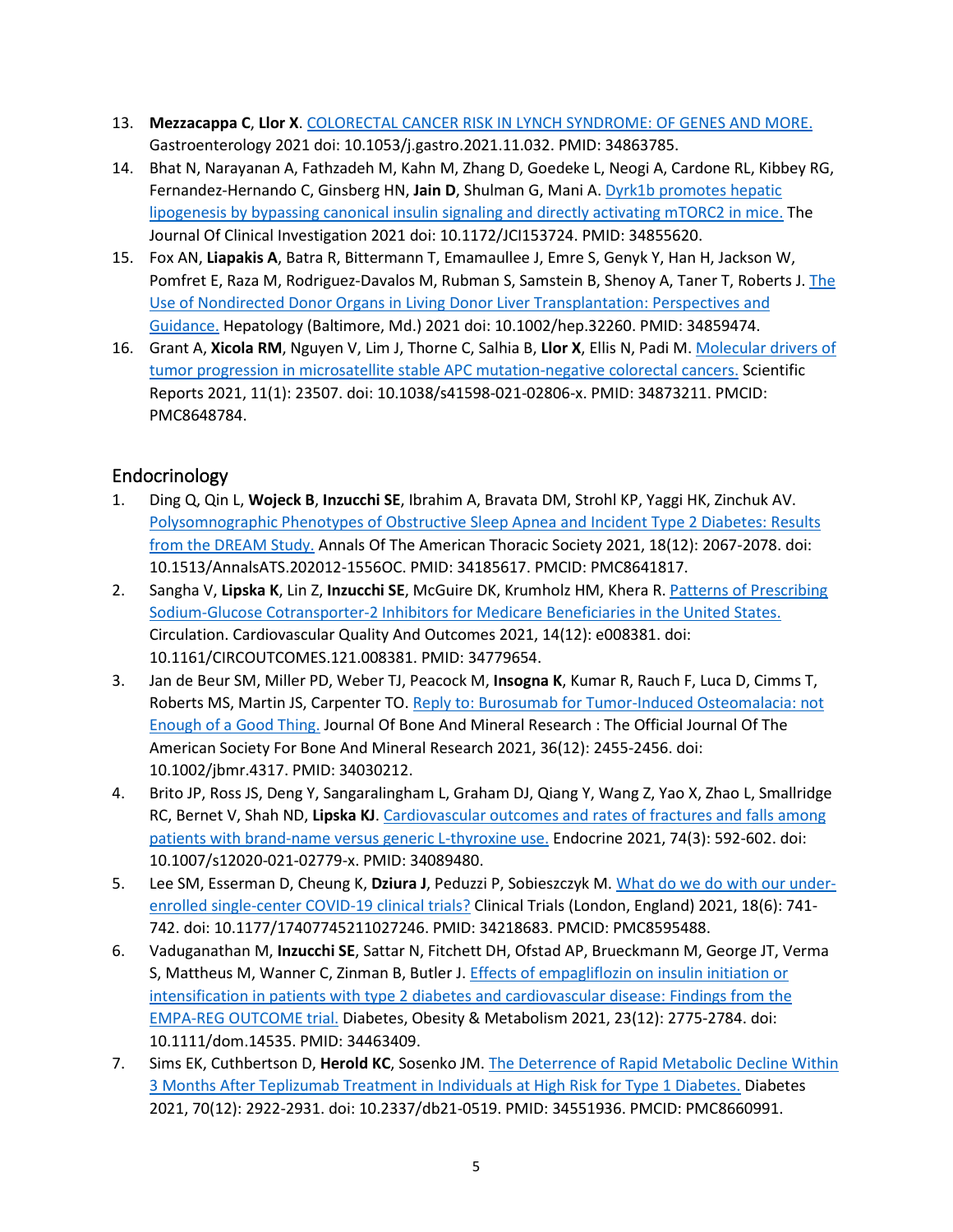- 8. Fitchett D, **Inzucchi SE**, Zinman B, Wanner C, Schumacher M, Schmoor C, Ohneberg K, Ofstad AP, Salsali A, George JT, Hantel S, Bluhmki E, Lachin JM, Zannad F. Mediators of the improvement in [heart failure outcomes with empagliflozin in the EMPA-](https://www.ncbi.nlm.nih.gov/pubmed/34605192)REG OUTCOME trial. ESC Heart Failure 2021, 8(6): 4517-4527. doi: 10.1002/ehf2.13615. PMID: 34605192.
- 9. Tarabra E, Nouws J, Vash-Margita A, Hellerstein M, Shabanova V, McCollum S, Pierpont B, Zhao D, **Shulman GI**, Caprio S[. CIDEA expression in SAT from adolescent girls with obesity and unfavorable](https://www.ncbi.nlm.nih.gov/pubmed/34672413)  [patterns of abdominal fat distribution.](https://www.ncbi.nlm.nih.gov/pubmed/34672413) Obesity (Silver Spring, Md.) 2021, 29(12): 2068-2080. doi: 10.1002/oby.23295. PMID: 34672413. PMCID: PMC8612981.
- 10. Butt JH, Adamson C, Docherty KF, de Boer RA, Petrie MC, **Inzucchi SE**, Kosiborod MN, Maria Langkilde A, Lindholm D, Martinez FA, Bengtsson O, Schou M, O'Meara E, Ponikowski P, Sabatine MS, Sjöstrand M, Solomon SD, Jhund PS, McMurray JJV, Køber L. [Efficacy and Safety of](https://www.ncbi.nlm.nih.gov/pubmed/34802253)  [Dapagliflozin in Heart Failure With Reduced Ejection Fraction According to N](https://www.ncbi.nlm.nih.gov/pubmed/34802253)-Terminal Pro-B-Type [Natriuretic Peptide: Insights From the DAPA](https://www.ncbi.nlm.nih.gov/pubmed/34802253)-HF Trial. Circulation. Heart Failure 2021, 14(12): e008837. doi: 10.1161/CIRCHEARTFAILURE.121.008837. PMID: 34802253.
- 11. Wong AH, Ray JM, Cramer LD, Brashear TK, Eixenberger C, McVaney C, Haggan J, Sevilla M, Costa DS, Parwani V, Ulrich A, **Dziura JD**, Bernstein SL, Venkatesh AK. [Design and Implementation of an](https://www.ncbi.nlm.nih.gov/pubmed/34863528)  [Agitation Code Response Team in the Emergency Department.](https://www.ncbi.nlm.nih.gov/pubmed/34863528) Annals Of Emergency Medicine 2021 doi: 10.1016/j.annemergmed.2021.10.013. PMID: 34863528.
- 12. Bhat N, Narayanan A, Fathzadeh M, Kahn M, Zhang D, **Goedeke L**, Neogi A, Cardone RL, **Kibbey RG**, Fernandez-Hernando C, Ginsberg HN, Jain D, **Shulman G**, Mani A. [Dyrk1b promotes hepatic](https://www.ncbi.nlm.nih.gov/pubmed/34855620)  [lipogenesis by bypassing canonical insulin signaling and directly activating mTORC2 in mice.](https://www.ncbi.nlm.nih.gov/pubmed/34855620) The Journal Of Clinical Investigation 2021 doi: 10.1172/JCI153724. PMID: 34855620.
- 13. Chouairi F, Milner A, Sen S, Guha A, Stewart J, **Jastreboff AM**, Mori M, Clark KA, Miller PE, Fuery MA, Rogers JG, Notarianni A, Jacoby D, Maulion C, Anwer M, Geirsson A, Desai NR, Ahmad T, Mullan CW. [Impact of Obesity on Heart Transplantation Outcomes.](https://www.ncbi.nlm.nih.gov/pubmed/34854316) Journal Of The American Heart Association 2021, 10(23): e021346. doi: 10.1161/JAHA.121.021346. PMID: 34854316.

## General Internal Medicine

- 1. Goldstein DW, Hajduk AM, Song X, Tsang S, Geda M, McClurken JB, Tinetti ME, Krumholz HM, **Chaudhry SI**. [Falls in older adults after hospitalization for acute myocardial infarction.](https://www.ncbi.nlm.nih.gov/pubmed/34383963) Journal Of The American Geriatrics Society 2021, 69(12): 3476-3485. doi: 10.1111/jgs.17398. PMID: 34383963.
- 2. Vazquez E, Gouraud H, Naudet F, **Gross CP**, Krumholz HM, **Ross JS**, Wallach JD. [Characteristics of](https://www.ncbi.nlm.nih.gov/pubmed/34407656)  availabl[e studies and dissemination of research using major clinical data sharing platforms.](https://www.ncbi.nlm.nih.gov/pubmed/34407656) Clinical Trials (London, England) 2021, 18(6): 657-666. doi: 10.1177/17407745211038524. PMID: 34407656. PMCID: PMC8595516.
- 3. Wheelock KM, **Ross JS**, Murugiah K, Lin Z, Krumholz HM, Khera R. [Clinician Trends in Prescribing](https://www.ncbi.nlm.nih.gov/pubmed/34870678)  [Direct Oral Anticoagulants for US Medicare Beneficiaries.](https://www.ncbi.nlm.nih.gov/pubmed/34870678) JAMA Network Open 2021, 4(12): e2137288. doi: 10.1001/jamanetworkopen.2021.37288. PMID: 34870678. PMCID: PMC8649845.
- 4. Torgersen J, Newcomb CW, Carbonari DM, **Rentsch CT**, Park LS, Mezochow A, Mehta RL, Buchwalder L, **Tate JP**, Bräu N, Bhattacharya D, Lim JK, Taddei TH, **Justice AC**, Lo Re V. [Protease](https://www.ncbi.nlm.nih.gov/pubmed/34333102)  [inhibitor-based direct-acting antivirals are associated with increased risk of aminotransferase](https://www.ncbi.nlm.nih.gov/pubmed/34333102)  [elevations but not hepatic dysfunction or decompensation.](https://www.ncbi.nlm.nih.gov/pubmed/34333102) Journal Of Hepatology 2021, 75(6): 1312-1322. doi: 10.1016/j.jhep.2021.07.021. PMID: 34333102. PMCID: PMC8604762.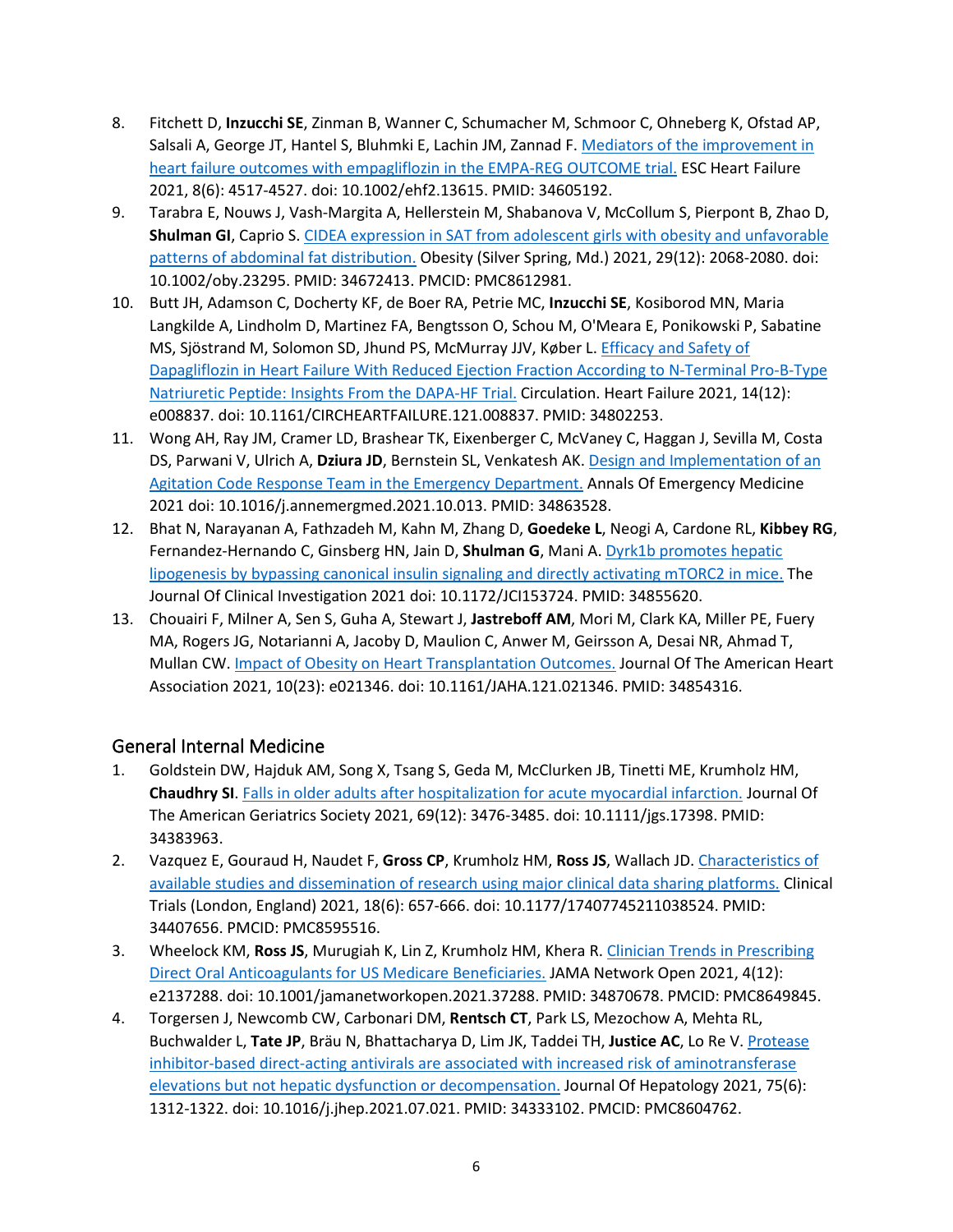- 5. Brito JP, **Ross JS**, Deng Y, Sangaralingham L, Graham DJ, Qiang Y, Wang Z, Yao X, Zhao L, Smallridge RC, Bernet V, Shah ND, Lipska KJ. [Cardiovascular outcomes and rates of fractures and falls among](https://www.ncbi.nlm.nih.gov/pubmed/34089480)  patients with brand-[name versus generic L](https://www.ncbi.nlm.nih.gov/pubmed/34089480)-thyroxine use. Endocrine 2021, 74(3): 592-602. doi: 10.1007/s12020-021-02779-x. PMID: 34089480.
- 6. Djulbegovic M, Kulkarni SA, Chen KL, **Canavan M**, White MA, McGuire WC, Shan S, Reddy R, Kay S, Fraenkel L. [The Patient Care Ownership Scale: External Validation of an Instrument that Measures](https://www.ncbi.nlm.nih.gov/pubmed/33782886)  [Patient Care Ownership Among Internal Medicine Trainees-a Multi-Institutional Study.](https://www.ncbi.nlm.nih.gov/pubmed/33782886) Journal Of General Internal Medicine 2021, 36(12): 3680-3688. doi: 10.1007/s11606-021-06703-x. PMID: 33782886. PMCID: PMC8642535.
- 7. **Gielissen KA**, Taylor EP, **Vermette D**, **Doolittle B**. [Thriving among Primary Care Physicians: a](https://www.ncbi.nlm.nih.gov/pubmed/34047922)  [Qualitative Study.](https://www.ncbi.nlm.nih.gov/pubmed/34047922) Journal Of General Internal Medicine 2021, 36(12): 3759-3765. doi: 10.1007/s11606-021-06883-6. PMID: 34047922. PMCID: PMC8642558.
- 8. Andrews J, Chartash D, **Hay S**[. Gender bias in resident evaluations: Natural language processing](https://www.ncbi.nlm.nih.gov/pubmed/34224606)  [and competency evaluation.](https://www.ncbi.nlm.nih.gov/pubmed/34224606) Medical Education 2021, 55(12): 1383-1387. doi: 10.1111/medu.14593. PMID: 34224606.
- 9. Benning TJ, Shah ND, Inselman JW, Van Houten HK, **Ross JS**, Wyatt KD. [Drug labeling changes and](https://www.ncbi.nlm.nih.gov/pubmed/34269090)  [pediatric hematology/oncology prescribing: Measuring the impact of U.S. legislation.](https://www.ncbi.nlm.nih.gov/pubmed/34269090) Clinical Trials (London, England) 2021, 18(6): 732-740. doi: 10.1177/17407745211030683. PMID: 34269090.
- 10. Brennan-Wydra E, Chung HW, **Angoff N**, ChenFeng J, Phillips A, Schreiber J, Young C, Wilkins K. [Maladaptive Perfectionism, Impostor Phenomenon, and Suicidal Ideation Among Medical](https://www.ncbi.nlm.nih.gov/pubmed/34350548)  [Students.](https://www.ncbi.nlm.nih.gov/pubmed/34350548) Academic Psychiatry : The Journal Of The American Association Of Directors Of Psychiatric Residency Training And The Association For Academic Psychiatry 2021, 45(6): 708-715. doi: 10.1007/s40596-021-01503-1. PMID: 34350548.
- 11. **Balasuriya L**, Quinton JK, **Canavan ME**, Holland ML, **Edelman EJ**, Druss BG, **Ross JS**. [The Association](https://www.ncbi.nlm.nih.gov/pubmed/34405350)  [Between History of Depression and Access to Care Among Medicare Beneficiaries During the](https://www.ncbi.nlm.nih.gov/pubmed/34405350)  [COVID-19 Pandemic.](https://www.ncbi.nlm.nih.gov/pubmed/34405350) Journal Of General Internal Medicine 2021, 36(12): 3778-3785. doi: 10.1007/s11606-021-06990-4. PMID: 34405350. PMCID: PMC8370448.
- 12. Nwanyanwu KMJH, **Nunez-Smith M**, Gardner TW, Desai MM. [Awareness of Diabetic Retinopathy](https://www.ncbi.nlm.nih.gov/pubmed/34426057): [Insight From the National Health and Nutrition Examination Survey.](https://www.ncbi.nlm.nih.gov/pubmed/34426057) American Journal Of Preventive Medicine 2021, 61(6): 900-909. doi: 10.1016/j.amepre.2021.05.018. PMID: 34426057. PMCID: PMC8608699.
- 13. Kang S, Chang S, **Ross JS**, **Miller JE**[. Implementation of 21st Century Cures Act Expanded Access](https://www.ncbi.nlm.nih.gov/pubmed/34431083)  [Policies Requirements.](https://www.ncbi.nlm.nih.gov/pubmed/34431083) Clinical Pharmacology And Therapeutics 2021, 110(6): 1579-1584. doi: 10.1002/cpt.2401. PMID: 34431083.
- 14. **Richman IB**, Long JB, Kunst N, Kyanko K, Xu X, Busch S, **Gross CP**[. Trends in Breast Cancer Screening](https://www.ncbi.nlm.nih.gov/pubmed/34459853)  [Costs Among Privately Insured Women Aged 40 to 64 Years.](https://www.ncbi.nlm.nih.gov/pubmed/34459853) JAMA Internal Medicine 2021, 181(12): 1665-1668. doi: 10.1001/jamainternmed.2021.4832. PMID: 34459853. PMCID: PMC8406208.
- 15. Nash KA, **Tolliver DG**, Taylor RA, Calhoun AJ, Auerbach MA, Venkatesh AK, Wong AH. [Racial and](https://www.ncbi.nlm.nih.gov/pubmed/34515764)  Ethnic Disparities in Physical Restraint Use [for Pediatric Patients in the Emergency Department.](https://www.ncbi.nlm.nih.gov/pubmed/34515764) JAMA Pediatrics 2021, 175(12): 1283-1285. doi: 10.1001/jamapediatrics.2021.3348. PMID: 34515764. PMCID: PMC8438617.
- 16. **Horwitz LI**, Garry K, Prete AM, Sharma S, Mendoza F, Kahan T, Karpel H, Duan E, Hochman KA, Weerahandi H. [Six-Month Outcomes in Patients Hospitalized with Severe COVID-19.](https://www.ncbi.nlm.nih.gov/pubmed/34355349) Journal Of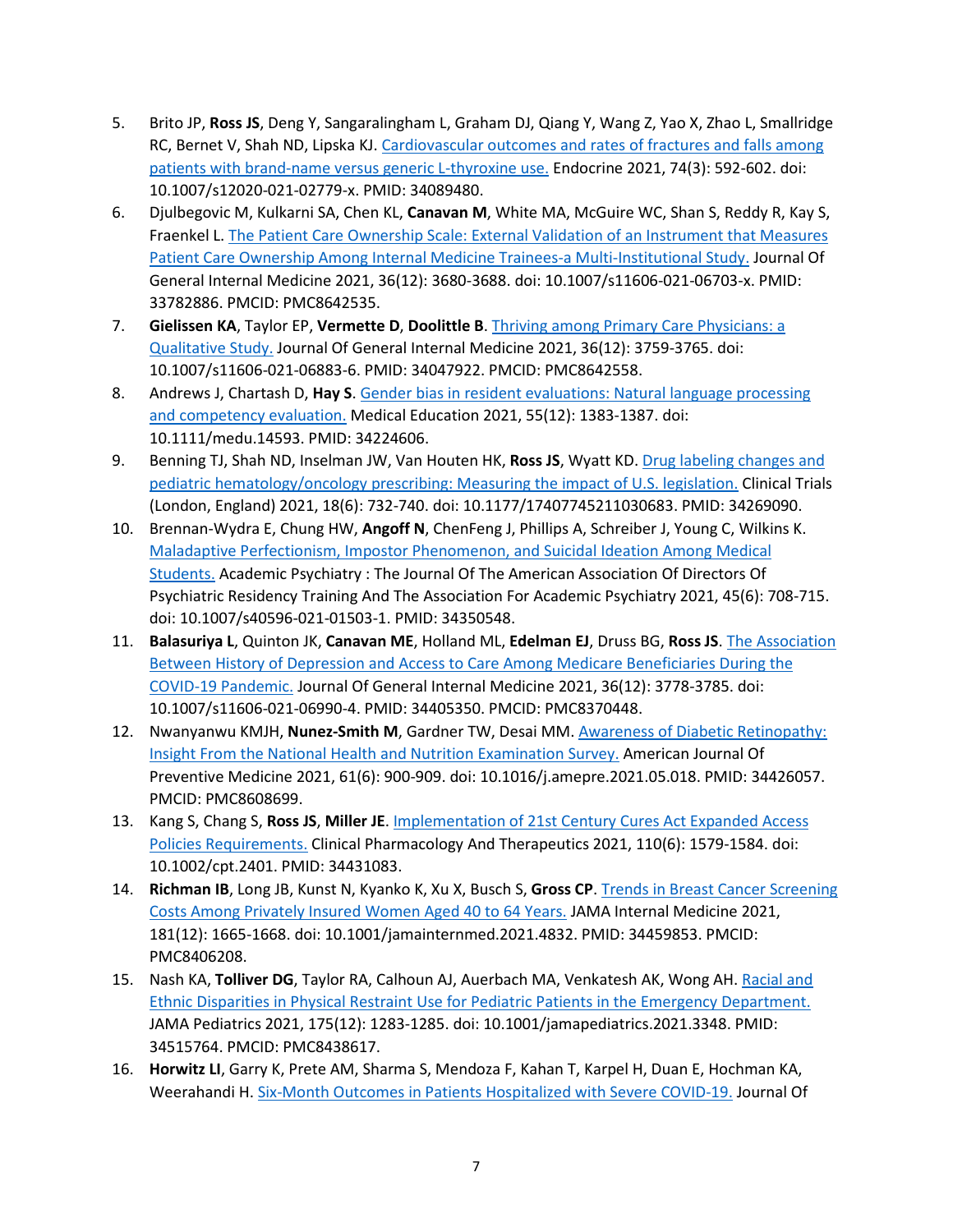General Internal Medicine 2021, 36(12): 3772-3777. doi: 10.1007/s11606-021-07032-9. PMID: 34355349. PMCID: PMC8341831.

- 17. **Sankey C**. [The clock on the wall.](https://www.ncbi.nlm.nih.gov/pubmed/34617289) Journal Of The American Geriatrics Society 2021, 69(12): 3405- 3406. doi: 10.1111/jgs.17509. PMID: 34617289.
- 18. Parikh RB, Min EJ, Wileyto EP, Riaz F, **Gross CP**, Cohen RB, Hubbard RA, Long Q, Mamtani R. [Uptake](https://www.ncbi.nlm.nih.gov/pubmed/34734979)  [and Survival Outcomes Following Immune Checkpoint Inhibitor Therapy Among Trial](https://www.ncbi.nlm.nih.gov/pubmed/34734979)-Ineligible [Patients With Advanced Solid Cancers.](https://www.ncbi.nlm.nih.gov/pubmed/34734979) JAMA Oncology 2021, 7(12): 1843-1850. doi: 10.1001/jamaoncol.2021.4971. PMID: 34734979. PMCID: PMC8569600.
- 19. Pinkhasov A, Xiong G, Bourgeois JA, Heinrich TW, Huang H, Coriolan S, **Annamalai A**, Mangal JP, Frankel S, Lang M, Raj YP, Dandois M, Barth K, Stewart AL, Rado J, Pesek J, Sanders A, Spearman-McCarthy EV, Gagliardi J, Fiedorowicz JG. [Management of SIADH-related hyponatremia due to](https://www.ncbi.nlm.nih.gov/pubmed/34739943)  psychotropic medications - [An expert consensus from the Association of Medicine and Psychiatry.](https://www.ncbi.nlm.nih.gov/pubmed/34739943) Journal Of Psychosomatic Research 2021, 151: 110654. doi: 10.1016/j.jpsychores.2021.110654. PMID: 34739943.
- 20. **Sankey C**. [Leadership & Professional Development: Relational Leadership](https://www.ncbi.nlm.nih.gov/pubmed/34826268)-It's Not About You. Journal Of Hospital Medicine 2021, 16(12): 735. doi: 10.12788/jhm.3709. PMID: 34826268.
- 21. Sankar A, Swanson KM, Zhou J, Jena AB, **Ross JS**, Shah ND, Karaca-Mandic P. [Association of](https://www.ncbi.nlm.nih.gov/pubmed/34851398)  [Fluoroquinolone Prescribing Rates With Black Box Warnings from the US Food and Drug](https://www.ncbi.nlm.nih.gov/pubmed/34851398)  [Administration.](https://www.ncbi.nlm.nih.gov/pubmed/34851398) JAMA Network Open 2021, 4(12): e2136662. doi: 10.1001/jamanetworkopen.2021.36662. PMID: 34851398. PMCID: PMC8637256.
- 22. **Morone JF**, Teitelman AM, Cronholm PF, Hawkes CP, Lipman TH. [Influence of social determinants](https://www.ncbi.nlm.nih.gov/pubmed/34713537)  [of health barriers to family management of type 1 diabetes in Black single parent families: A mixed](https://www.ncbi.nlm.nih.gov/pubmed/34713537)  [methods study.](https://www.ncbi.nlm.nih.gov/pubmed/34713537) Pediatric Diabetes 2021, 22(8): 1150-1161. doi: 10.1111/pedi.13276. PMID: 34713537.
- 23. **Kim N**, **Herbert T**, Marranca S, **Bergman E**, Castillo R, Romano L, Heacock D, Cushing W. [The](https://www.ncbi.nlm.nih.gov/pubmed/34813534)  [acceptability of a novel procedure service run by PAs and NPs.](https://www.ncbi.nlm.nih.gov/pubmed/34813534) JAAPA : Official Journal Of The American Academy Of Physician Assistants 2021, 34(12): 49-53. doi: 10.1097/01.JAA.0000794988.39630.38. PMID: 34813534. PMCID: PMC8600974.
- 24. Miller KA, **Tolliver D**, Newman LR[. Developing Effective Supervisors of Teaching Rounds:](https://www.ncbi.nlm.nih.gov/pubmed/34863933)  [Consensus, Entrustment and Deliberate Practice.](https://www.ncbi.nlm.nih.gov/pubmed/34863933) Academic Pediatrics 2021 doi: 10.1016/j.acap.2021.11.016. PMID: 34863933.
- 25. Guo CZ, D'Onofrio G, **Fiellin DA**, **Edelman EJ**, Hawk K, Herring A, McCormack R, Perrone J, Cowan E. [Emergency department-initiated buprenorphine protocols: A national evaluation.](https://www.ncbi.nlm.nih.gov/pubmed/34877567) Journal Of The American College Of Emergency Physicians Open 2021, 2(6): e12606. doi: 10.1002/emp2.12606. PMID: 34877567. PMCID: PMC8630357.
- 26. Ridgeway JL, Jenkins SM, Borah BJ, Suman VJ, Patel BK, Ghosh K, **Rhodes DJ**, Norman A, Ramos EP, Jewett M, Gonzalez CR, Hernandez V, Singh D, Sosa M, Radecki Breitkopf C, Vachon CM. Evaluating [educational interventions to increase breast density awareness among Latinas: A randomized trial](https://www.ncbi.nlm.nih.gov/pubmed/34855208)  [in a Federally Qualified Health Center.](https://www.ncbi.nlm.nih.gov/pubmed/34855208) Cancer 2021 doi: 10.1002/cncr.34017. PMID: 34855208.
- 27. Bailin SS, Kundu S, Wellons M, Freiberg MS, Doyle MF, Tracy RP, **Justice AC**, Wanjalla CN, Landay AL, So-Armah K, Mallal S, Kropski JA, Koethe JR. [Circulating CD4+ TEMRA and CD4+ CD28](https://www.ncbi.nlm.nih.gov/pubmed/34860194)- T cells [and incident diabetes among persons with and without HIV.](https://www.ncbi.nlm.nih.gov/pubmed/34860194) AIDS (London, England) 2021 doi: 10.1097/QAD.0000000000003137. PMID: 34860194.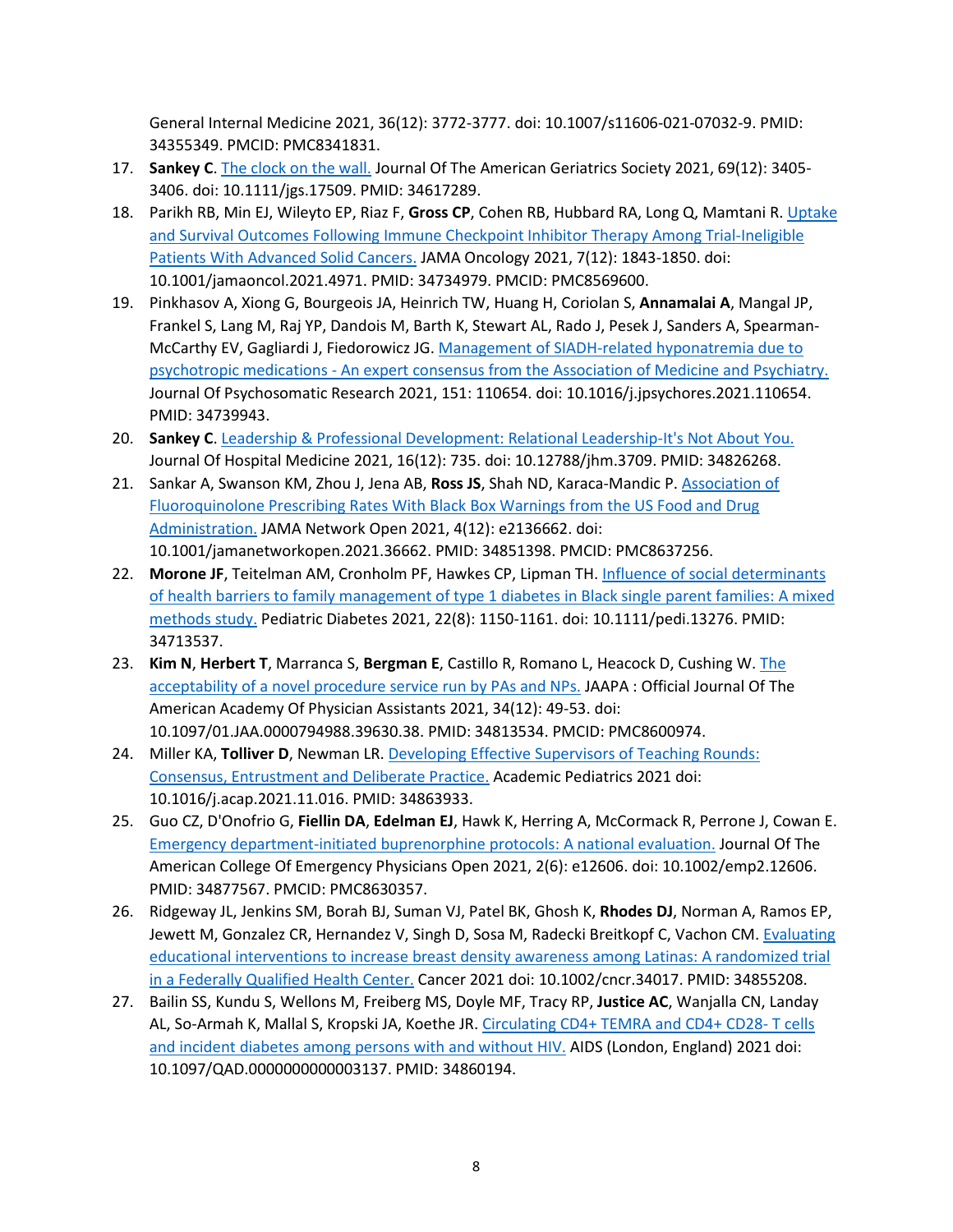- 28. **Ramachandran R**, Morten CJ, **Ross JS**. Strengthening th[e FDA's Enforcement of ClinicalTrials.gov](https://www.ncbi.nlm.nih.gov/pubmed/34766971)  [Reporting Requirements.](https://www.ncbi.nlm.nih.gov/pubmed/34766971) JAMA 2021, 326(21): 2131-2132. doi: 10.1001/jama.2021.19773. PMID: 34766971.
- 29. Du CX, Shi J, **Tetrault JM**, Madden LM, Barry DT. [Primary care and medication management](https://www.ncbi.nlm.nih.gov/pubmed/34893825)  [characteristics among patients receiving office-based opioid treatment with buprenorphine.](https://www.ncbi.nlm.nih.gov/pubmed/34893825) Family Practice 2021 doi: 10.1093/fampra/cmab166. PMID: 34893825.
- 30. Parikh RB, Takvorian SU, Vader D, Wileyto EP, Clark AS, Lee DJ, Goyal G, Rocque GB, Dotan E, Geynisman DM, Phull P, Spiess PE, Kim RY, Davidoff AJ, **Gross CP**, Neparidze N, Miksad RA, Calip GS, Hearn CM, Ferrell W, Shulman LN, Mamtani R, Hubbard RA. [Impact of the COVID-19 Pandemic](https://www.ncbi.nlm.nih.gov/pubmed/34893865)  [on Treatment Patterns for Patients with Metastatic Solid Cancer in the United States.](https://www.ncbi.nlm.nih.gov/pubmed/34893865) Journal Of The National Cancer Institute 2021 doi: 10.1093/jnci/djab225. PMID: 34893865.

#### Geriatric Medicine

- 1. Goldstein DW, **Hajduk AM**, Song X, Tsang S, Geda M, McClurken JB, **Tinetti ME**, Krumholz HM, Chaudhry SI. [Falls in older adults after hospitalization for acute myocardial infarction.](https://www.ncbi.nlm.nih.gov/pubmed/34383963) Journal Of The American Geriatrics Society 2021, 69(12): 3476-3485. doi: 10.1111/jgs.17398. PMID: 34383963.
- 2. **Gill TM**. [Setting realistic expectations for an innovative program of home-based care for vulnerable](https://www.ncbi.nlm.nih.gov/pubmed/34498270)  [older persons.](https://www.ncbi.nlm.nih.gov/pubmed/34498270) Journal Of The American Geriatrics Society 2021, 69(12): 3413-3415. doi: 10.1111/jgs.17440. PMID: 34498270.

#### Hematology

- 1. Holowka T, Cheung H, Malinis M, Gan G, Deng Y, Perreault S, **Isufi I**, Azar MM. [Incidence and](https://www.ncbi.nlm.nih.gov/pubmed/34389223)  [associated risk factors for invasive fungal infections and other serious infections in patients on](https://www.ncbi.nlm.nih.gov/pubmed/34389223)  [ibrutinib.](https://www.ncbi.nlm.nih.gov/pubmed/34389223) Journal Of Infection And Chemotherapy : Official Journal Of The Japan Society Of Chemotherapy 2021, 27(12): 1700-1705. doi: 10.1016/j.jiac.2021.08.005. PMID: 34389223.
- 2. Bewersdorf JP, Allen C, Mirza AS, Grimshaw AA, Giri S, **Podoltsev NA**, **Gowda L**, Cho C, Tallman MS, **Zeidan AM**, Stahl M. Hypomethy[lating Agents and FLT3 Inhibitors As Maintenance Treatment for](https://www.ncbi.nlm.nih.gov/pubmed/34551341)  [Acute Myeloid Leukemia and Myelodysplastic Syndrome After Allogeneic Hematopoietic Stem Cell](https://www.ncbi.nlm.nih.gov/pubmed/34551341)  Transplantation-[A Systematic Review and Meta](https://www.ncbi.nlm.nih.gov/pubmed/34551341)-Analysis. Transplantation And Cellular Therapy 2021, 27(12): 997.e1-997.e11. doi: 10.1016/j.jtct.2021.09.005. PMID: 34551341.
- 3. **Zeidan AM**, Salimi T, Epstein RS. Real[-world use and outcomes of hypomethylating agent therapy](https://www.ncbi.nlm.nih.gov/pubmed/34636250)  in higher-risk myelodysplastic [syndromes: why are we not achieving the promise of clinical trials?](https://www.ncbi.nlm.nih.gov/pubmed/34636250) Future Oncology (London, England) 2021, 17(36): 5163-5175. doi: 10.2217/fon-2021-0936. PMID: 34636250.
- 4. Halwani AS, Panizo C, **Isufi I**, Herrera AF, Okada CY, Cull EH, Kis B, Chaves JM, Bartlett NL, Ai W, de la Cruz-Merino L, Bryan LJ, Houot R, Linton K, Briones J, Chau I, von Keudell GR, Lu H, Yakovich A, Chen M, Meulen JHT, Yurasov S, Hsu FJ, Flowers CR. *[Phase 1/2 study of intratu](https://www.ncbi.nlm.nih.gov/pubmed/34865586)moral G100 (TLR4* [agonist\) with or without pembrolizumab in follicular lymphoma.](https://www.ncbi.nlm.nih.gov/pubmed/34865586) Leukemia & Lymphoma 2021, 1- 13. doi: 10.1080/10428194.2021.2010057. PMID: 34865586.
- 5. Parikh RB, Takvorian SU, Vader D, Wileyto EP, Clark AS, Lee DJ, Goyal G, Rocque GB, Dotan E, Geynisman DM, Phull P, Spiess PE, Kim RY, Davidoff AJ, Gross CP, **Neparidze N**, Miksad RA, Calip GS, Hearn CM, Ferrell W, Shulman LN, Mamtani R, Hubbard RA. [Impact of the COVID-19 Pandemic](https://www.ncbi.nlm.nih.gov/pubmed/34893865)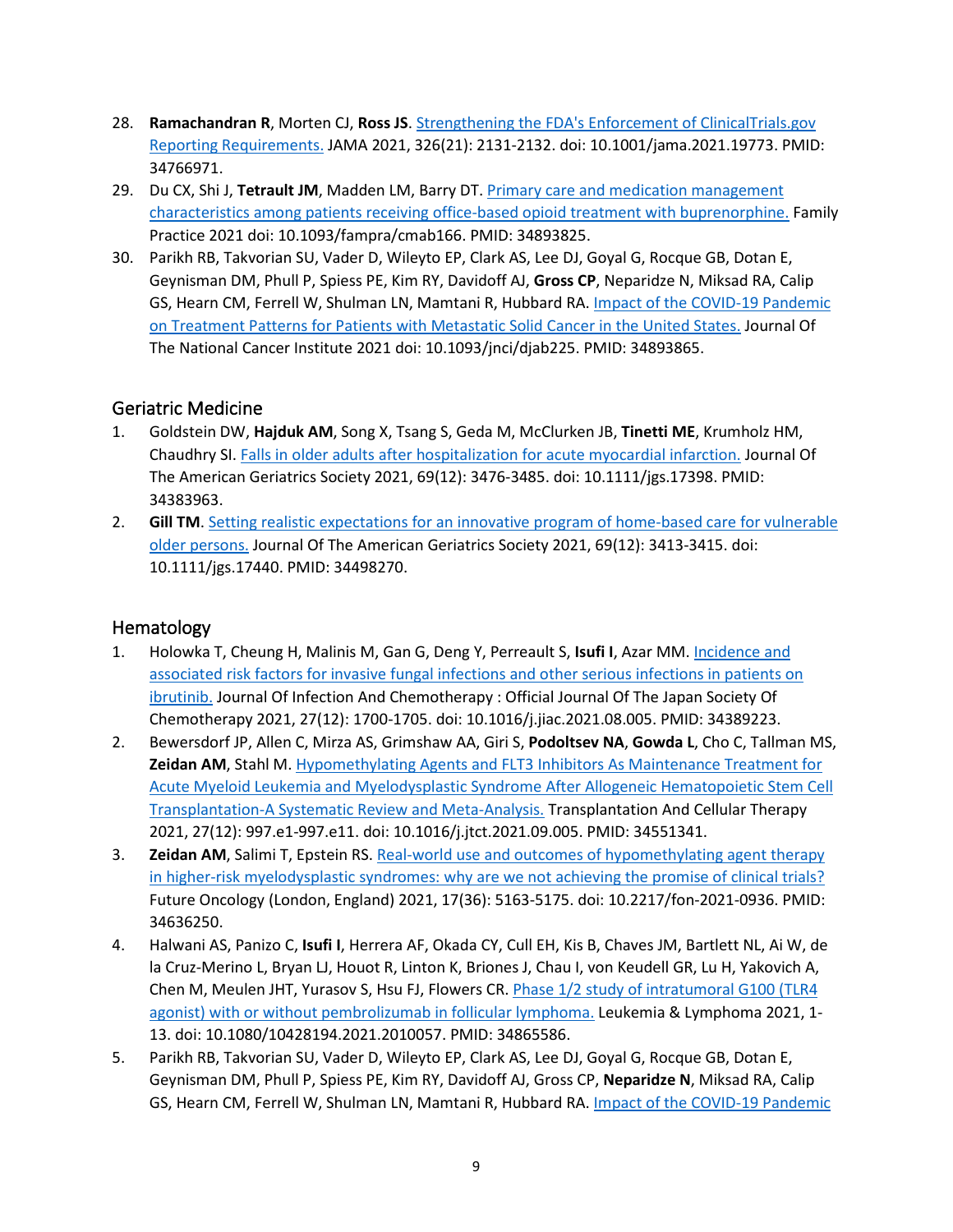[on Treatment Patterns for Patients with Metastatic Solid Cancer in the United States.](https://www.ncbi.nlm.nih.gov/pubmed/34893865) Journal Of The National Cancer Institute 2021 doi: 10.1093/jnci/djab225. PMID: 34893865.

6. Bewersdorf JP, Siddon A, DiAdamo A, **Zeidan AM**[. A complex karyotype and a genetic mutation in](https://www.ncbi.nlm.nih.gov/pubmed/33341145)  [acute myeloid leukaemia.](https://www.ncbi.nlm.nih.gov/pubmed/33341145) Lancet 2021, 396(10267): 2018. doi: 10.1016/S0140-6736(20)32543-5. PMID: 33341145.

#### Infectious Diseases

- 1. Holowka T, Cheung H, **Malinis M**, Gan G, Deng Y, Perreault S, Isufi I, **Azar MM**. [Incidence and](https://www.ncbi.nlm.nih.gov/pubmed/34389223)  [associated risk factors for invasive fungal infections and other serious infections in patients on](https://www.ncbi.nlm.nih.gov/pubmed/34389223)  [ibrutinib.](https://www.ncbi.nlm.nih.gov/pubmed/34389223) Journal Of Infection And Chemotherapy : Official Journal Of The Japan Society Of Chemotherapy 2021, 27(12): 1700-1705. doi: 10.1016/j.jiac.2021.08.005. PMID: 34389223.
- 2. **Malinis M**, Cohen E, **Azar MM**. Response to "SARS[-CoV-2 vaccine effectiveness trumps](https://www.ncbi.nlm.nih.gov/pubmed/34328268)  [immunogenicity in solid organ transplant recipients".](https://www.ncbi.nlm.nih.gov/pubmed/34328268) American Journal Of Transplantation : Official Journal Of The American Society Of Transplantation And The American Society Of Transplant Surgeons 2021, 21(12): 4106-4107. doi: 10.1111/ajt.16770. PMID: 34328268. PMCID: PMC8441690.
- 3. Jenness SM, Willebrand KS, **Malik AA**, Lopman BA, **Omer SB**. [Dynamic network strategies for SARS](https://www.ncbi.nlm.nih.gov/pubmed/34438256)-[CoV-2 control on a cruise ship.](https://www.ncbi.nlm.nih.gov/pubmed/34438256) Epidemics 2021, 37: 100488. doi: 10.1016/j.epidem.2021.100488. PMID: 34438256. PMCID: PMC8372454.
- 4. Lucas C, Vogels CBF, Yildirim I, Rothman JE, Lu P, Monteiro V, Gehlhausen JR, Campbell M, Silva J, Tabachnikova A, Peña-Hernandez MA, Muenker MC, Breban MI, Fauver JR, **Mohanty S**, Huang J, **Shaw AC**, **Ko AI**, **Omer SB**, Grubaugh ND, Iwasaki A. [Impact of circulating SARS](https://www.ncbi.nlm.nih.gov/pubmed/34634791)-CoV-2 variants on mRNA vaccine[-induced immunity.](https://www.ncbi.nlm.nih.gov/pubmed/34634791) Nature 2021, 600(7889): 523-529. doi: 10.1038/s41586-021- 04085-y. PMID: 34634791.
- 5. **Malik AA**, Crookes DM, Sundaram M[. Being an early career public health professional during the](https://www.ncbi.nlm.nih.gov/pubmed/34642688)  [COVID-19 pandemic.](https://www.ncbi.nlm.nih.gov/pubmed/34642688) Lancet Regional Health. Americas 2021, 4: 100087. doi: 10.1016/j.lana.2021.100087. PMID: 34642688. PMCID: PMC8497032.
- 6. Schultheis A, Sanchez M, Pedersen S, Kyriakides T, **Ho YC**, Kluger Y, Springer SA. [Design and](https://www.ncbi.nlm.nih.gov/pubmed/34825103)  [implementation of a cohort study of persons living with HIV infection who are initiating medication](https://www.ncbi.nlm.nih.gov/pubmed/34825103)  [treatment for opioid use disorder to evaluate HIV-1 persistence.](https://www.ncbi.nlm.nih.gov/pubmed/34825103) Contemporary Clinical Trials Communications 2021, 24: 100866. doi: 10.1016/j.conctc.2021.100866. PMID: 34825103. PMCID: PMC8605182.
- 7. Smith L, Letendre S, Erlandson KM, Ma Q, Ellis RJ, **Farhadian SF**. [Polypharmacy in older adults with](https://www.ncbi.nlm.nih.gov/pubmed/34855982)  [HIV infection: Effects on the brain.](https://www.ncbi.nlm.nih.gov/pubmed/34855982) Journal Of The American Geriatrics Society 2021 doi: 10.1111/jgs.17569. PMID: 34855982.
- 8. Fernandes B, Navin MC, Reiss DR, **Omer SB**, Attwell K. US State-[Level Legal Interventions Related to](https://www.ncbi.nlm.nih.gov/pubmed/34854872)  [COVID-19 Vaccine Mandates.](https://www.ncbi.nlm.nih.gov/pubmed/34854872) JAMA 2021 doi: 10.1001/jama.2021.22122. PMID: 34854872. PMCID: PMC8640947.
- 9. Sullivan MC, Mistler C, Copenhaver MM, **Wickersham JA**, Ni Z, Kim RS, **Shrestha R**. [Race, trust, and](https://www.ncbi.nlm.nih.gov/pubmed/34855415)  [COVID-19 vaccine hesitancy in people with opioid use disorder.](https://www.ncbi.nlm.nih.gov/pubmed/34855415) Health Psychology : Official Journal Of The Division Of Health Psychology, American Psychological Association 2021 doi: 10.1037/hea0001120. PMID: 34855415.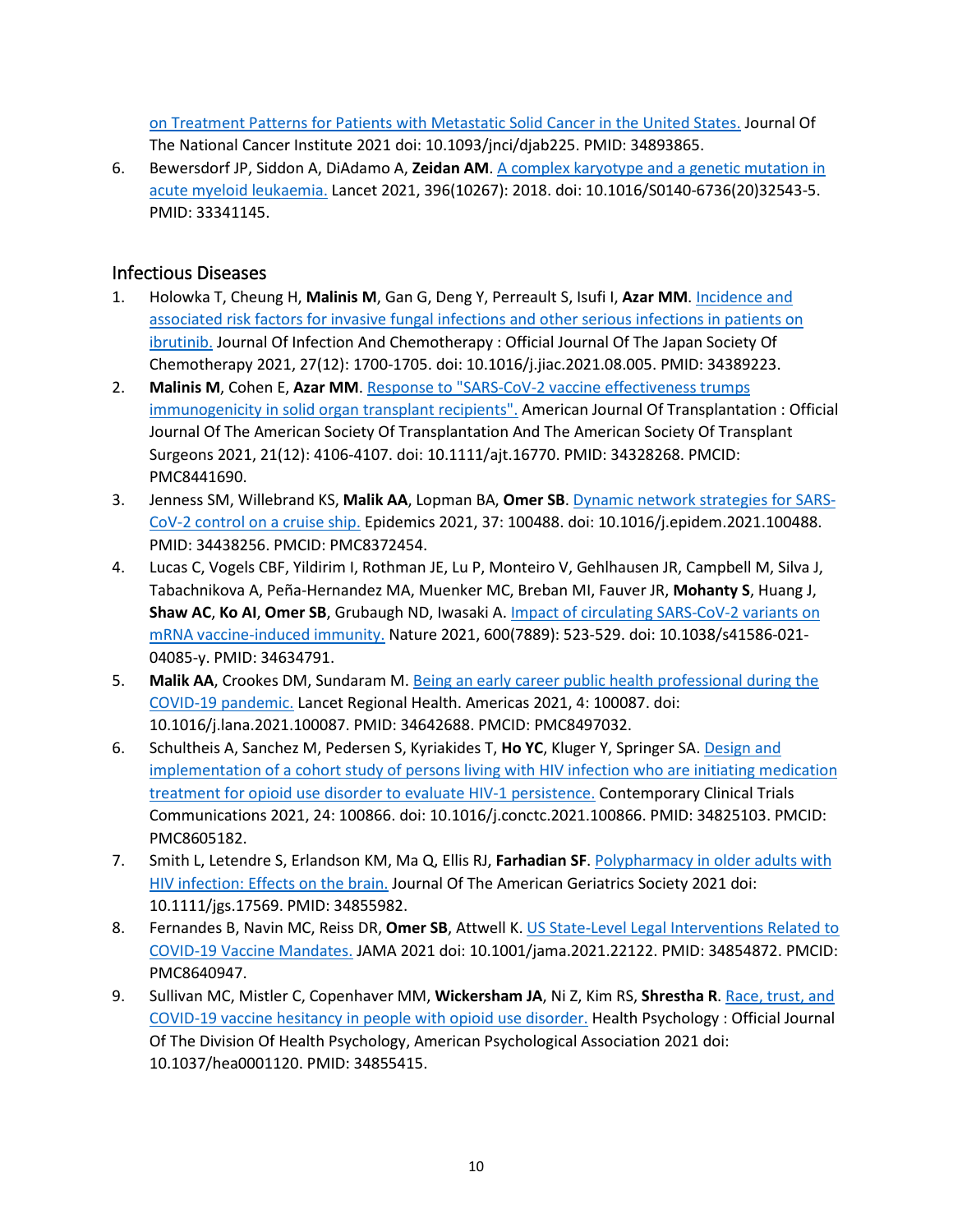- 10. James EK, Bokemper SE, Gerber AS, **Omer SB**, Huber GA[. Persuasive messaging to increase COVID-](https://www.ncbi.nlm.nih.gov/pubmed/34774363)[19 vaccine uptake intentions.](https://www.ncbi.nlm.nih.gov/pubmed/34774363) Vaccine 2021, 39(49): 7158-7165. doi: 10.1016/j.vaccine.2021.10.039. PMID: 34774363. PMCID: PMC8531257.
- 11. Kates OS, Haydel BM, Florman SS, Rana MM, Chaudhry ZS, Ramesh MS, Safa K, Kotton CN, Blumberg EA, Besharatian BD, Tanna SD, Ison MG, **Malinis M**, **Azar MM**, Rakita RM, Morilla JA, Majeed A, Sait AS, Spaggiari M, Hemmige V, Mehta SA, Neumann H, Badami A, Goldman JD, Lala A, Hemmersbach-Miller M, McCort ME, Bajrovic V, Ortiz-Bautista C, Friedman-Moraco R, Sehgal S, Lease ED, Fisher CE, Limaye AP. [Coronavirus Disease 2019 in Solid Organ Transplant: A Multicenter](https://www.ncbi.nlm.nih.gov/pubmed/32766815)  [Cohort Study.](https://www.ncbi.nlm.nih.gov/pubmed/32766815) Clinical Infectious Diseases : An Official Publication Of The Infectious Diseases Society Of America 2021, 73(11): e4090-e4099. doi: 10.1093/cid/ciaa1097. PMID: 32766815. PMCID: PMC7454362.
- 12. **Pischel L**, Goshua G[. Cost-effectiveness of Tocilizumab in Severe Coronavirus Disease 2019: to See](https://www.ncbi.nlm.nih.gov/pubmed/33999992)  [or Not to See.](https://www.ncbi.nlm.nih.gov/pubmed/33999992) Clinical Infectious Diseases : An Official Publication Of The Infectious Diseases Society Of America 2021, 73(11): 2119-2120. doi: 10.1093/cid/ciab459. PMID: 33999992. PMCID: PMC8194546.
- 13. Bokemper SE, Gerber AS, **Omer SB**, Huber GA. [Persuading US White evangelicals to vaccinate for](https://www.ncbi.nlm.nih.gov/pubmed/34845032)  [COVID-19: Testing message effectiveness in fall 2020 and spring 2021.](https://www.ncbi.nlm.nih.gov/pubmed/34845032) Proceedings Of The National Academy Of Sciences Of The United States Of America 2021, 118(49) doi: 10.1073/pnas.2114762118. PMID: 34845032. PMCID: PMC8670490.
- 14. Casanovas-Massana A, Neves Souza F, Curry M, de Oliveira D, de Oliveira AS, Eyre MT, Santiago D, Aguiar Santos M, Serra RMR, Lopes E, Xavier BI, Diggle PJ, Wunder EA, Reis MG, **Ko AI**, Costa F. [Effect of Sewerage on the Contamination of Soil with Pathogenic Leptospira in Urban Slums.](https://www.ncbi.nlm.nih.gov/pubmed/34767339) Environmental Science & Technology 2021, 55(23): 15882-15890. doi: 10.1021/acs.est.1c04916. PMID: 34767339.
- 15. Du CX, Shi J, Tetrault JM, **Madden LM**, Barry DT[. Primary care and medication management](https://www.ncbi.nlm.nih.gov/pubmed/34893825)  [characteristics among patients receiving office-based opioid treatment with buprenorphine.](https://www.ncbi.nlm.nih.gov/pubmed/34893825) Family Practice 2021 doi: 10.1093/fampra/cmab166. PMID: 34893825.
- 16. Butt AA, Yan P, Shaikh OS, Mayr FB, **Omer SB**. [Rate and Risk Factors for Severe/Critical Disease](https://www.ncbi.nlm.nih.gov/pubmed/34893812)  [Among Fully Vaccinated Persons with Breakthrough SARS](https://www.ncbi.nlm.nih.gov/pubmed/34893812)-CoV-2 Infection in a High-risk National [Population.](https://www.ncbi.nlm.nih.gov/pubmed/34893812) Clinical Infectious Diseases : An Official Publication Of The Infectious Diseases Society Of America 2021 doi: 10.1093/cid/ciab1023. PMID: 34893812.
- 17. **Omer SB**, Benjamin RM, Brewer NT, Buttenheim AM, Callaghan T, Caplan A, Carpiano RM, Clinton C, DiResta R, Elharake JA, Flowers LC, Galvani AP, Lakshmanan R, Maldonado YA, McFadden SM, Mello MM, Opel DJ, Reiss DR, Salmon DA, Schwartz JL, Sharfstein JM, Hotez PJ. [Promoting COVID-](https://www.ncbi.nlm.nih.gov/pubmed/34793741)[19 vaccine acceptance: recommendations from the Lancet Commission on Vaccine Refusal,](https://www.ncbi.nlm.nih.gov/pubmed/34793741)  [Acceptance, and Demand in the USA.](https://www.ncbi.nlm.nih.gov/pubmed/34793741) Lancet 2021, 398(10317): 2186-2192. doi: 10.1016/S0140- 6736(21)02507-1. PMID: 34793741. PMCID: PMC8592561.
- 18. Matias J, Kurokawa C, Sajid A, **Narasimhan S**, **Arora G**, Diktas H, **Lynn GE**, DePonte K, Pardi N, Valenzuela JG, Weissman D, **Fikrig E**. [Tick immunity using mRNA, DNA and protein](https://www.ncbi.nlm.nih.gov/pubmed/34862075)-based Salp14 [delivery strategies.](https://www.ncbi.nlm.nih.gov/pubmed/34862075) Vaccine 2021, 39(52): 7661-7668. doi: 10.1016/j.vaccine.2021.11.003. PMID: 34862075. PMCID: PMC8671329.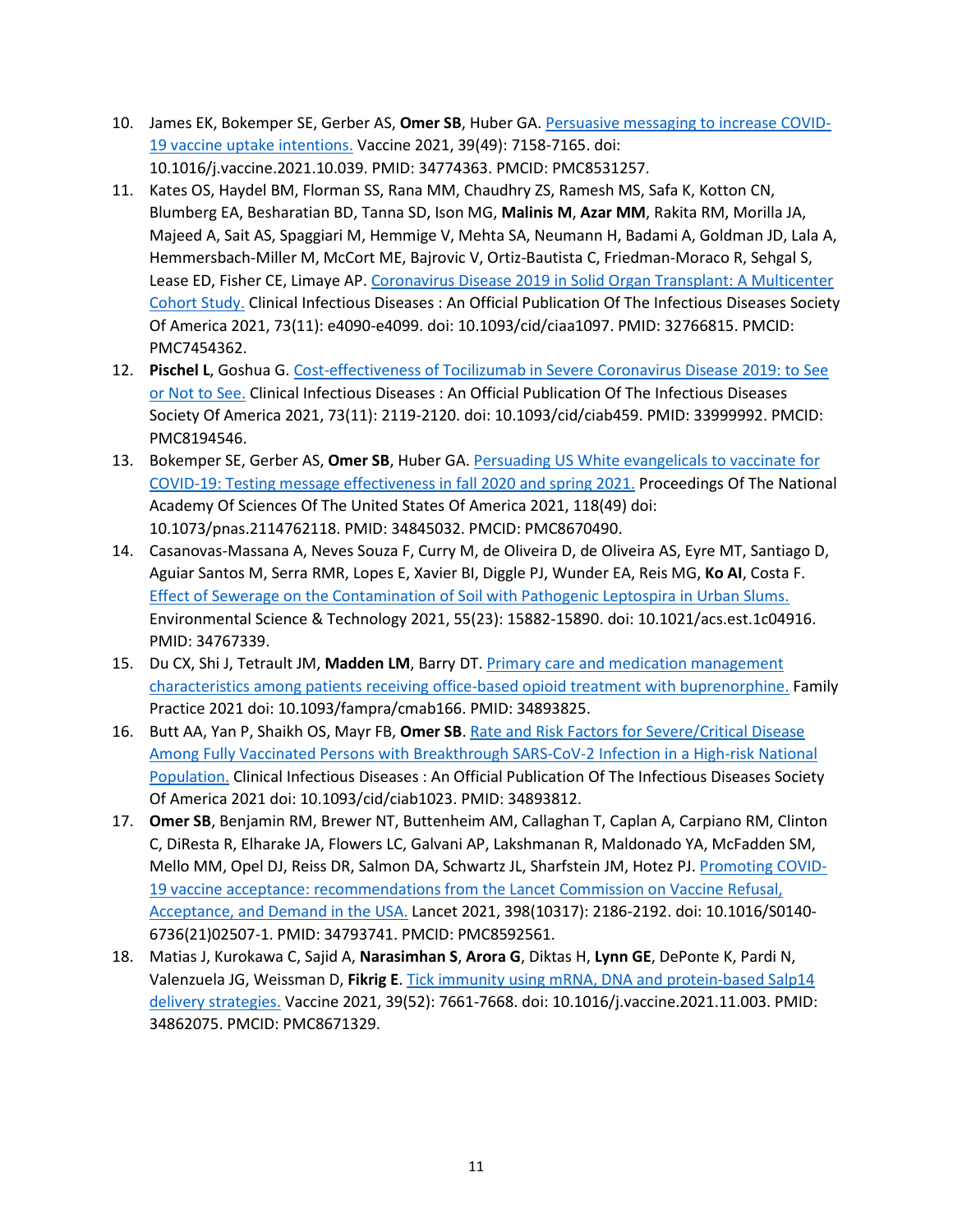## Medical Oncology

- 1. Patel JN, Jiang C, Owzar K, Mulkey F, Luzum JA, Mamon HJ, Haller DG, Dragovich T, Alberts SR, Bjarnason G, Willet CG, Niedzwiecki D, Enzinger P, Ratain MJ, **Fuchs C**, McLeod HL. Pharmacogenetic study in gastric cancer [patients treated with adjuvant fluorouracil/leucovorin or](https://www.ncbi.nlm.nih.gov/pubmed/34149004)  [epirubicin/cisplatin/fluorouracil before and after chemoradiation on CALGB 80101 \(Alliance\).](https://www.ncbi.nlm.nih.gov/pubmed/34149004) Pharmacogenetics And Genomics 2021, 31(9): 215-220. doi: 10.1097/FPC.0000000000000442. PMID: 34149004. PMCID: PMC8490297.
- 2. Patel AK, Abhyankar R, Brais LK, Duh MS, Barghout VE, Huynh L, Yenikomshian MA, Ng K, **Fuchs CS**. [Trifluridine/Tipiracil and Regorafenib in Patients with Metastatic Colorectal Can](https://www.ncbi.nlm.nih.gov/pubmed/34406678)cer: A [Retrospective Study at a Tertiary Oncology Center.](https://www.ncbi.nlm.nih.gov/pubmed/34406678) The Oncologist 2021, 26(12): e2161-e2169. doi: 10.1002/onco.13942. PMID: 34406678. PMCID: PMC8649060.
- 3. Bewersdorf JP, Allen C, **Mirza AS**, Grimshaw AA, **Giri S**, Podoltsev NA, Gowda L, Cho C, Tallman MS, Zeidan AM, Stahl M. [Hypomethylating Agents and FLT3 Inhibitors As Maintenance Treatment for](https://www.ncbi.nlm.nih.gov/pubmed/34551341)  [Acute Myeloid Leukemia and Myelodysplastic Syndrome After Allogeneic Hematopoietic Stem Cell](https://www.ncbi.nlm.nih.gov/pubmed/34551341)  Transplantation-[A Systematic Review and Meta](https://www.ncbi.nlm.nih.gov/pubmed/34551341)-Analysis. Transplantation And Cellular Therapy 2021, 27(12): 997.e1-997.e11. doi: 10.1016/j.jtct.2021.09.005. PMID: 34551341.
- 4. Chandler JB, Waldman R, Sloan SB, **Rose MG**, **Wong EY**. [Cutaneous marginal zone lymphoma](https://www.ncbi.nlm.nih.gov/pubmed/33200274)  [following anthrax vaccination.](https://www.ncbi.nlm.nih.gov/pubmed/33200274) Annals Of Hematology 2021, 100(12): 3079-3080. doi: 10.1007/s00277-020-04336-4. PMID: 33200274.
- 5. Weiss A, Campbell J, Ballman KV, Sikov WM, Carey LA, Hwang ES, Poppe MM, Partridge AH, Ollila DW, **Golshan M**. [ASO Visual Abstract: Factors Associated with Nodal Pathologic Complete](https://www.ncbi.nlm.nih.gov/pubmed/33993374)  [Response Among Breast Cancer Patients Treated with Neoadjuvant Chemotherapy: Results of](https://www.ncbi.nlm.nih.gov/pubmed/33993374)  [CALGB 40601 \(HER2+\) and 40603 \(Triple](https://www.ncbi.nlm.nih.gov/pubmed/33993374)-Negative) (Alliance). Annals Of Surgical Oncology 2021, 28(Suppl 3): 436-437. doi: 10.1245/s10434-021-10005-1. PMID: 33993374.
- 6. Sherman LS, Patel SA, Castillo MD, Unkovic R, Taborga M, Gergues M, Patterson S, Etchegaray JP, Jaloudi M, Hooda-Nehra A, Kra J, Rojas DP, **Chang VT**, Rameshwar P. [NFĸB Targeting in Bone](https://www.ncbi.nlm.nih.gov/pubmed/34410592)  [Marrow Mesenchymal Stem Cell-Mediated Support of Age-](https://www.ncbi.nlm.nih.gov/pubmed/34410592)Linked Hematological Malignancies. Stem Cell Reviews And Reports 2021, 17(6): 2178-2192. doi: 10.1007/s12015-021-10235-6. PMID: 34410592.
- 7. Stein SI, Soliman MM, Sparapani J, Doustaly R, Cobb BW, Malhotra A, Charalel R, May BJ, Lee KS, **Madoff DC**, Talenfeld AD. [Conventional Hepatic Volumetry May Lead to Inaccurate Segmental](https://www.ncbi.nlm.nih.gov/pubmed/34414494)  Yttrium-[90 Radiation Dosimetry.](https://www.ncbi.nlm.nih.gov/pubmed/34414494) Cardiovascular And Interventional Radiology 2021, 44(12): 1973- 1985. doi: 10.1007/s00270-021-02898-y. PMID: 34414494.
- 8. Doroshow DB, Wei W, Gupta S, Zugazagoitia J, Robbins C, Adamson B, **Rimm DL**[. Programmed](https://www.ncbi.nlm.nih.gov/pubmed/34455068)  Death-[Ligand 1 Tumor Proportion Score and Overall Survival From First](https://www.ncbi.nlm.nih.gov/pubmed/34455068)-Line Pembrolizumab in [Patients With Nonsquamous Versus Squamous NSCLC.](https://www.ncbi.nlm.nih.gov/pubmed/34455068) Journal Of Thoracic Oncology : Official Publication Of The International Association For The Study Of Lung Cancer 2021, 16(12): 2139- 2143. doi: 10.1016/j.jtho.2021.07.032. PMID: 34455068. PMCID: PMC8612948.
- 9. Schreiber KL, Zinboonyahgoon N, Mikayla Flowers K, Hruschak V, Fields KG, Patton ME, Schwartz E, Azizoddin D, Soens M, King T, Partridge A, Pusic A, **Golshan M**, Edwards RR. [Correction to:](https://www.ncbi.nlm.nih.gov/pubmed/34401990)  [Prediction of Persistent Pain Severity and Impact 12 Months After Breast Surgery Using](https://www.ncbi.nlm.nih.gov/pubmed/34401990)  [Comprehensive Preoperative Assessment of Biopsychosocial Pain Modulators.](https://www.ncbi.nlm.nih.gov/pubmed/34401990) Annals Of Surgical Oncology 2021, 28(Suppl 3): 896. doi: 10.1245/s10434-021-10658-y. PMID: 34401990.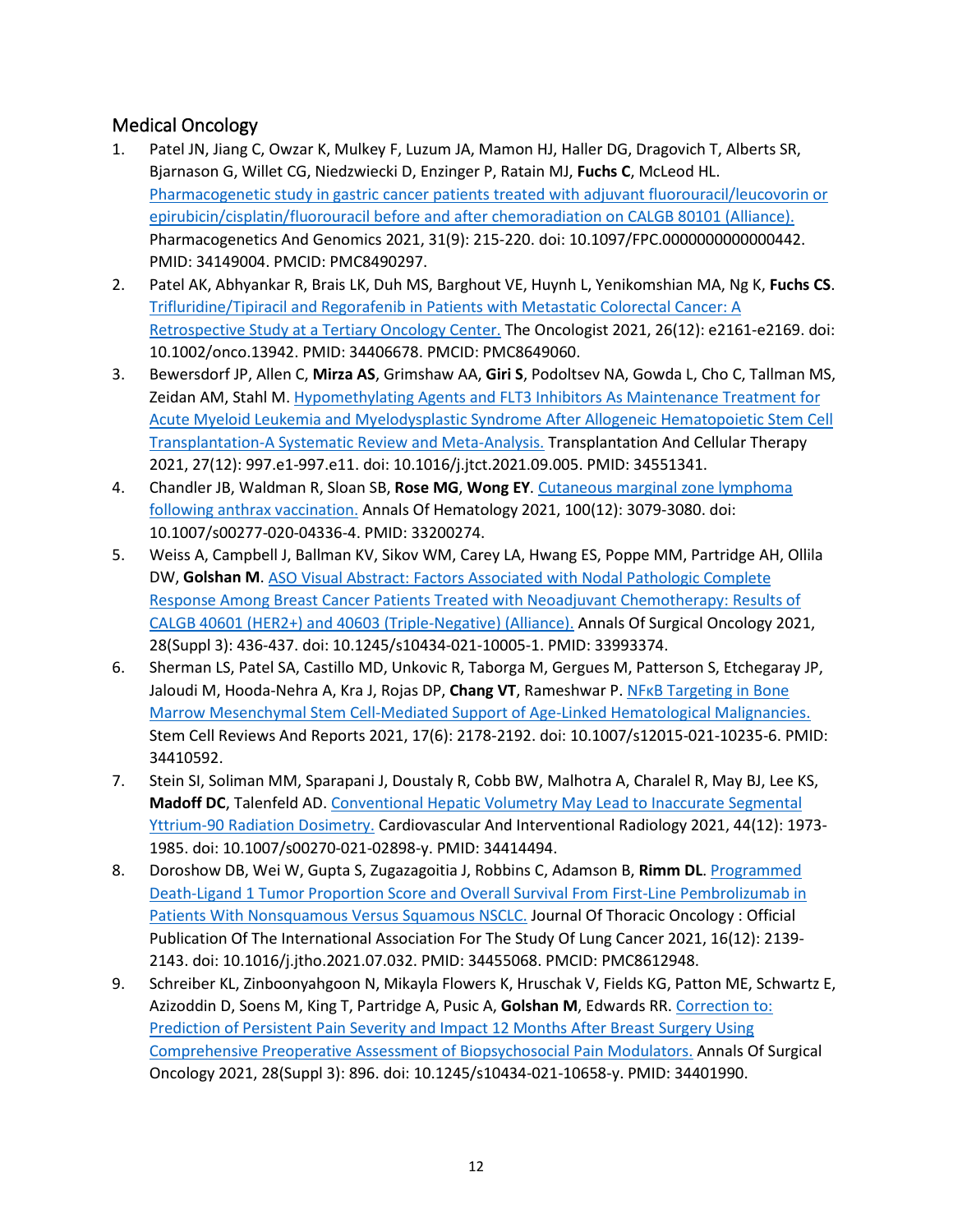- 10. Atrafi F, Boix O, Subbiah V, Diamond JR, Chawla SP, Tolcher AW, **LoRusso PM**, **Eder JP**, Gutierrez M, Sankhala K, Rajagopalan P, Genvresse I, Langer S, Mathijssen RH, Verweij J, Bruns I, Lolkema MP. [A](https://www.ncbi.nlm.nih.gov/pubmed/34518310)  Phase I Study of an MPS1 [Inhibitor \(BAY 1217389\) in Combination with Paclitaxel Using a Novel](https://www.ncbi.nlm.nih.gov/pubmed/34518310)  [Randomized Continual Reassessment Method for Dose Escalation.](https://www.ncbi.nlm.nih.gov/pubmed/34518310) Clinical Cancer Research : An Official Journal Of The American Association For Cancer Research 2021, 27(23): 6366-6375. doi: 10.1158/1078-0432.CCR-20-4185. PMID: 34518310.
- 11. Arnal-Estapé A, Foggetti G, Starrett JH, **Nguyen DX**, Politi K. [Preclinical Models for the Study of](https://www.ncbi.nlm.nih.gov/pubmed/34518338)  [Lung Cancer Pathogenesis and Therapy Development.](https://www.ncbi.nlm.nih.gov/pubmed/34518338) Cold Spring Harbor Perspectives In Medicine 2021, 11(12) doi: 10.1101/cshperspect.a037820. PMID: 34518338. PMCID: PMC8634791.
- 12. Lopez de Rodas M, **Schalper KA**. [Tumour antigen-induced T cell exhaustion -](https://www.ncbi.nlm.nih.gov/pubmed/34556846) the archenemy of [immune-hot malignancies.](https://www.ncbi.nlm.nih.gov/pubmed/34556846) Nature Reviews. Clinical Oncology 2021, 18(12): 749-750. doi: 10.1038/s41571-021-00562-5. PMID: 34556846.
- 13. Camidge DR, Kim HR, Ahn MJ, Yang JCH, Han JY, Hochmair MJ, Lee KH, Delmonte A, Garcia Campelo MR, Kim DW, Griesinger F, Felip E, Califano R, Spira AI, **Gettinger SN**, Tiseo M, Lin HM, Liu Y, Vranceanu F, Niu H, Zhang P, Popat S. [Brigatinib Versus Crizotinib in ALK Inhibitor](https://www.ncbi.nlm.nih.gov/pubmed/34537440)-Naive Advanced ALK-Posit[ive NSCLC: Final Results of Phase 3 ALTA](https://www.ncbi.nlm.nih.gov/pubmed/34537440)-1L Trial. Journal Of Thoracic Oncology : Official Publication Of The International Association For The Study Of Lung Cancer 2021, 16(12): 2091-2108. doi: 10.1016/j.jtho.2021.07.035. PMID: 34537440.
- 14. Guo Y, Czeyda-Pommersheim F, Miccio JA, Mahalingam S, **Cecchini M**, Pahade J. [Can a simplified](https://www.ncbi.nlm.nih.gov/pubmed/34557934)  [CT response criteria for vascular involvement in pancreatic adenocarcinoma after neoadjuvant](https://www.ncbi.nlm.nih.gov/pubmed/34557934)  therapy predict survival i[n patients who achieved subsequent R0 resection?](https://www.ncbi.nlm.nih.gov/pubmed/34557934) Abdominal Radiology (New York) 2021, 46(12): 5609-5617. doi: 10.1007/s00261-021-03284-5. PMID: 34557934.
- 15. Puijk RS, Ahmed M, Adam A, Arai Y, Arellano R, de Baère T, Bale R, Bellera C, Binkert CA, Brace CL, Breen DJ, Brountzos E, Callstrom MR, Carrafiello G, Chapiro J, de Cobelli F, Coupé VMH, Crocetti L, Denys A, Dupuy DE, Erinjeri JP, Filippiadis D, Gangi A, Gervais DA, Gillams AR, Greene T, Guiu B, Helmberger T, Iezzi R, Kang TW, Kelekis A, Kim HS, Kröncke T, Kwan S, Lee MW, Lee FT, Lee EW, Liang P, Lissenberg-Witte BI, Lu DS, **Madoff DC**, Mauri G, Meloni MF, Morgan R, Nadolski G, Narayanan G, Newton I, Nikolic B, Orsi F, Pereira PL, Pua U, Rhim H, Ricke J, Rilling W, Salem R, Scheffer HJ, Sofocleous CT, Solbiati LA, Solomon SB, Soulen MC, Sze D, Uberoi R, Vogl TJ, Wang DS, Wood BJ, Goldberg SN, Meijerink MR. [Consensus Guidelines for the Definition of Time-to-Event](https://www.ncbi.nlm.nih.gov/pubmed/34581627)  End Points in Image-guided Tumor Abla[tion: Results of the SIO and DATECAN Initiative.](https://www.ncbi.nlm.nih.gov/pubmed/34581627) Radiology 2021, 301(3): 533-540. doi: 10.1148/radiol.2021203715. PMID: 34581627.
- 16. Esposito A, Jacobs D, Ariyan S, Galan A, **Kluger H**, Clune J, **Weiss S**, **Tran T**, Olino K[. ASO Visual](https://www.ncbi.nlm.nih.gov/pubmed/34564774)  Abstract: Merkel Cell Carcinoma-[Changing Practice Patterns and Impact on Recurrence](https://www.ncbi.nlm.nih.gov/pubmed/34564774)-Free and [Overall Survival at a Single Institution and Nationally.](https://www.ncbi.nlm.nih.gov/pubmed/34564774) Annals Of Surgical Oncology 2021, 28(Suppl 3): 736-737. doi: 10.1245/s10434-021-10784-7. PMID: 34564774.
- 17. Pak LM, Purad CC, Nadipally S, Rao MP, Mukherjee S, Hegde SKB, **Golshan M**. [ASO Visual Abstract:](https://www.ncbi.nlm.nih.gov/pubmed/34542741)  [Cancer Awareness and Stigma in Rural Assam India: Baseline](https://www.ncbi.nlm.nih.gov/pubmed/34542741) Survey of the Detect Early and Save [Her/Him \(DESH\) Program.](https://www.ncbi.nlm.nih.gov/pubmed/34542741) Annals Of Surgical Oncology 2021, 28(Suppl 3): 727-728. doi: 10.1245/s10434-021-10470-8. PMID: 34542741.
- 18. Olawoyin OM, Mehta S, Chouairi F, Gabrick KS, Avraham T, **Pusztai L**, Alperovich M[. Comparison of](https://www.ncbi.nlm.nih.gov/pubmed/34644277)  [Autologous Breast Reconstruction Complications by Type of Neoadjuvant Chemotherapy Regimen.](https://www.ncbi.nlm.nih.gov/pubmed/34644277) Plastic And Reconstructive Surgery 2021, 148(6): 1186-1196. doi: 10.1097/PRS.0000000000008505. PMID: 34644277.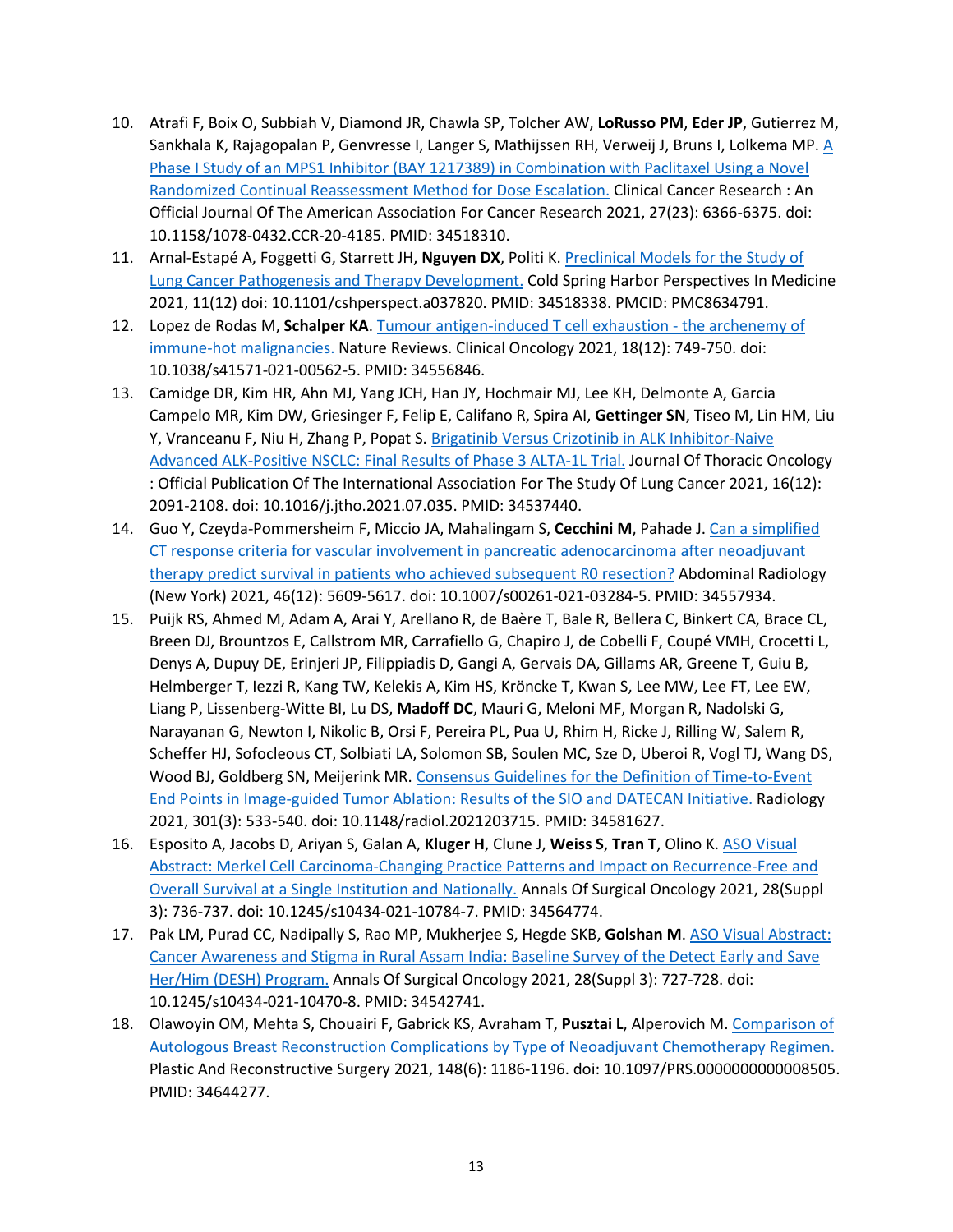- 19. Zheng WL, Amorim E, Jing J, Ge W, Hong S, Wu O, Ghassemi M, **Lee JW**, Sivaraju A, Pang T, Herman ST, Gaspard N, Ruijter BJ, Sun J, Tjepkema-Cloostermans MC, Hofmeijer J, van Putten MJAM, Westover MB. [Predicting neurological outcome in comatose patients after cardiac arrest with](https://www.ncbi.nlm.nih.gov/pubmed/34699925)  [multiscale deep neural networks.](https://www.ncbi.nlm.nih.gov/pubmed/34699925) Resuscitation 2021, 169: 86-94. doi: 10.1016/j.resuscitation.2021.10.034. PMID: 34699925. PMCID: PMC8692444.
- 20. Wu YL, Tsuboi M, John T, Grohe C, Majem M, Goldman JW, Laktionov K, Kim SW, Kato T, Vu HV, Lu S, Lee KY, Akewanlop C, Yu CJ, de Marinis F, Bonanno L, Domine M, Shepherd FA, Zeng L, Hodge R, Atasoy A, Rukazenkov Y, **Herbst RS**. [A plain language summary of results from the ADAURA study:](https://www.ncbi.nlm.nih.gov/pubmed/34723634)  [osimertinib after surgery for patients who have early-](https://www.ncbi.nlm.nih.gov/pubmed/34723634)stage EGFR-mutated non-small cell lung [cancer.](https://www.ncbi.nlm.nih.gov/pubmed/34723634) Future Oncology (London, England) 2021, 17(35): 4827-4835. doi: 10.2217/fon-2021-0752. PMID: 34723634.
- 21. Lavine SJ, Murtaza G, **Rahman ZU**, Kelvas D, Paul TK. [Diastolic function grading by American Society](https://www.ncbi.nlm.nih.gov/pubmed/34555216)  [of Echocardiography guidelines and prediction of heart failure readmission and](https://www.ncbi.nlm.nih.gov/pubmed/34555216) all-cause mortality [in a community-based cohort.](https://www.ncbi.nlm.nih.gov/pubmed/34555216) Echocardiography (Mount Kisco, N.Y.) 2021, 38(12): 1988-1998. doi: 10.1111/echo.15206. PMID: 34555216.
- 22. Siegel JD, **Bhatia A**, Ko CJ, Christensen SR. [Concurrent development of high-stage cutaneous](https://www.ncbi.nlm.nih.gov/pubmed/34778502)  [squamous cell carcinoma during complete response of metastatic cutaneous squamous cell](https://www.ncbi.nlm.nih.gov/pubmed/34778502)  [carcinoma to programmed cell death protein 1 blockade with cemiplimab.](https://www.ncbi.nlm.nih.gov/pubmed/34778502) JAAD Case Reports 2021, 18: 23-25. doi: 10.1016/j.jdcr.2021.10.009. PMID: 34778502. PMCID: PMC8577130.
- 23. Li T, Stayrook SE, Tsutsui Y, Zhang J, **Wang Y**, Li H, Proffitt A, Krimmer SG, Ahmed M, Belliveau O, Walker IX, Mudumbi KC, Suzuki Y, Lax I, Alvarado D, Lemmon MA, Schlessinger J, Klein DE. [Structural basis for ligand reception by anaplastic lymphoma kinase.](https://www.ncbi.nlm.nih.gov/pubmed/34819665) Nature 2021, 600(7887): 148- 152. doi: 10.1038/s41586-021-04141-7. PMID: 34819665. PMCID: PMC8639777.
- 24. Strosberg JR, Caplin ME, **Kunz PL**, Ruszniewski PB, Bodei L, Hendifar A, Mittra E, Wolin EM, Yao JC, Pavel ME, Grande E, Van Cutsem E, Seregni E, Duarte H, Gericke G, Bartalotta A, Mariani MF, Demange A, Mutevelic S, Krenning EP. 177Lu[-Dotatate plus long-acting octreotide versus high](https://www.ncbi.nlm.nih.gov/pubmed/34793718)-dose long-[acting octreotide in patients with midgut neuroendocrine tumours \(NETTER](https://www.ncbi.nlm.nih.gov/pubmed/34793718)-1): final overall [survival and long-term safety results from an open-label, randomised, controlled, phase 3 trial.](https://www.ncbi.nlm.nih.gov/pubmed/34793718) The Lancet. Oncology 2021, 22(12): 1752-1763. doi: 10.1016/S1470-2045(21)00572-6. PMID: 34793718.
- 25. Lakhani NJ, Chow LQM, Gainor JF, **LoRusso P**, Lee KW, Chung HC, Lee J, Bang YJ, Hodi FS, Kim WS, Santana-Davila R, Fanning P, Squifflet P, Jin F, Kuo TC, Wan HI, Pons J, Randolph SS, Messersmith WA. Evorpacept alone and in combination with pembrolizumab or trastuzumab in patients with [advanced solid tumours \(ASPEN-01\): a first-in-human, open-label, multicentre, phase 1 dose](https://www.ncbi.nlm.nih.gov/pubmed/34793719)[escalation and dose-expansion study.](https://www.ncbi.nlm.nih.gov/pubmed/34793719) The Lancet. Oncology 2021, 22(12): 1740-1751. doi: 10.1016/S1470-2045(21)00584-2. PMID: 34793719.
- 26. El Bairi K, Haynes HR, Blackley E, Fineberg S, Shear J, Turner S, de Freitas JR, Sur D, Amendola LC, Gharib M, Kallala A, Arun I, Azmoudeh-Ardalan F, Fujimoto L, Sua LF, Liu SW, Lien HC, Kirtani P, Balancin M, El Attar H, Guleria P, Yang W, Shash E, Chen IC, Bautista V, Do Prado Moura JF, Rapoport BL, Castaneda C, Spengler E, Acosta-Haab G, Frahm I, Sanchez J, Castillo M, Bouchmaa N, Md Zin RR, Shui R, Onyuma T, Yang W, Husain Z, Willard-Gallo K, Coosemans A, Perez EA, Provenzano E, Ericsson PG, Richardet E, Mehrotra R, Sarancone S, Ehinger A, **Rimm DL**, Bartlett JMS, Viale G, Denkert C, Hida AI, Sotiriou C, Loibl S, Hewitt SM, Badve S, Symmans WF, Kim RS, Pruneri G, Goel S, Francis PA, Inurrigarro G, Yamaguchi R, Garcia-Rivello H, Horlings H, Afqir S,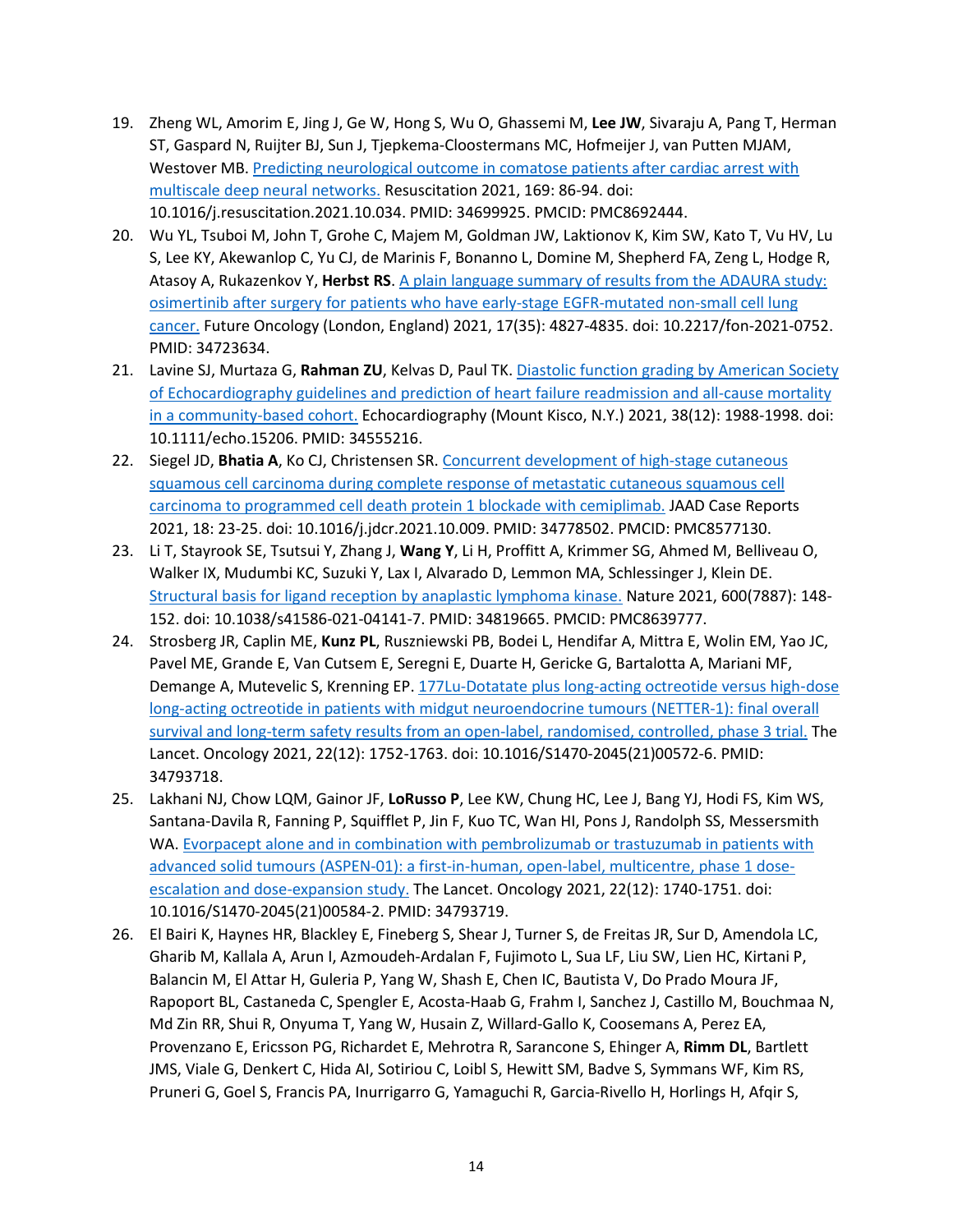Salgado R, Adams S, Kok M, Dieci MV, Michiels S, Demaria S, Loi S. [The tale of TILs in breast cancer:](https://www.ncbi.nlm.nih.gov/pubmed/34853355)  [A report from The International Immuno-](https://www.ncbi.nlm.nih.gov/pubmed/34853355)Oncology Biomarker Working Group. NPJ Breast Cancer 2021, 7(1): 150. doi: 10.1038/s41523-021-00346-1. PMID: 34853355. PMCID: PMC8636568.

- 27. Xia B, Yang M, Nguyen LH, He Q, Zhen J, Yu Y, **Di M**, Qin X, Lu K, Kuo ZC, He Y, Zhang C, Meng W, Yuan J. [Regular Use of Proton Pump Inhibitor and the Risk of Inflammatory Bowel Disease: Pooled](https://www.ncbi.nlm.nih.gov/pubmed/34389338)  [Analysis of 3 Prospective Cohorts.](https://www.ncbi.nlm.nih.gov/pubmed/34389338) Gastroenterology 2021, 161(6): 1842-1852.e10. doi: 10.1053/j.gastro.2021.08.005. PMID: 34389338.
- 28. Powles T, Sridhar SS, Loriot Y, Bellmunt J, Mu XJ, Ching KA, Pu J, Sternberg CN, **Petrylak DP**, Tambaro R, Dourthe LM, Alvarez-Fernandez C, Aarts M, di Pietro A, Grivas P, Davis CB. [Avelumab](https://www.ncbi.nlm.nih.gov/pubmed/34893775)  [maintenance in advanced urothelial carcinoma: biomarker analysis of the phase 3 JAVELIN Bladder](https://www.ncbi.nlm.nih.gov/pubmed/34893775)  [100 trial.](https://www.ncbi.nlm.nih.gov/pubmed/34893775) Nature Medicine 2021, 27(12): 2200-2211. doi: 10.1038/s41591-021-01579-0. PMID: 34893775.
- 29. **Prsic E**. [Pink Ribbons.](https://www.ncbi.nlm.nih.gov/pubmed/34854869) JAMA Oncology 2021 doi: 10.1001/jamaoncol.2021.6413. PMID: 34854869.
- 30. **Weiss SA**, **Kluger H**. CheckMate-[067: Raising the Bar for the Next Decade in Oncology.](https://www.ncbi.nlm.nih.gov/pubmed/34855466) Journal Of Clinical Oncology : Official Journal Of The American Society Of Clinical Oncology 2021, JCO2102549. doi: 10.1200/JCO.21.02549. PMID: 34855466.
- 31. Tripathi BK, Anderman MF, Bhargava D, Boccuzzi L, Qian X, Wang D, Durkin ME, Papageorge AG, **de Miguel FJ**, Politi K, Walters KJ, Doroshow JH, Lowy DR. Inhibition of [cytoplasmic EZH2 induces](https://www.ncbi.nlm.nih.gov/pubmed/34862367)  [antitumor activity through stabilization of the DLC1 tumor suppressor protein.](https://www.ncbi.nlm.nih.gov/pubmed/34862367) Nature Communications 2021, 12(1): 6941. doi: 10.1038/s41467-021-26993-3. PMID: 34862367. PMCID: PMC8642553.
- 32. Pischel L, **Goshua G**[. Cost-effectiveness of Tocilizumab in Severe Coronavirus Disease 2019: to See](https://www.ncbi.nlm.nih.gov/pubmed/33999992)  [or Not to See.](https://www.ncbi.nlm.nih.gov/pubmed/33999992) Clinical Infectious Diseases : An Official Publication Of The Infectious Diseases Society Of America 2021, 73(11): 2119-2120. doi: 10.1093/cid/ciab459. PMID: 33999992. PMCID: PMC8194546.

## Nephrology

- 1. Patel DM, **Cantley L**, Moeckel G, **Dahl NK**, **Luciano R**. [IgA vasculitis complicated by acute kidney](https://www.ncbi.nlm.nih.gov/pubmed/34019254)  [failure with thrombotic microangiopathy: successful use of eculizumab.](https://www.ncbi.nlm.nih.gov/pubmed/34019254) Journal Of Nephrology 2021, 34(6): 2141-2145. doi: 10.1007/s40620-021-01028-8. PMID: 34019254.
- 2. Vangala C, Shah M, Dave NN, Attar LA, Navaneethan SD, Ramanathan V, **Crowley S**, Winkelmayer WC. The landscape of renal replacement therapy in Veterans Affairs Medical Center intensive care [units.](https://www.ncbi.nlm.nih.gov/pubmed/34261420) Renal Failure 2021, 43(1): 1146-1154. doi: 10.1080/0886022X.2021.1949347. PMID: 34261420. PMCID: PMC8280999.
- 3. Liu RX, Thiessen-Philbrook HR, Vasan RS, Coresh J, Ganz P, Bonventre JV, Kimmel PL, **Parikh CR**. [Comparison of proteomic methods in evaluating biomarker-AKI associations in cardiac surgery](https://www.ncbi.nlm.nih.gov/pubmed/34343625)  [patients.](https://www.ncbi.nlm.nih.gov/pubmed/34343625) Translational Research : The Journal Of Laboratory And Clinical Medicine 2021, 238: 49- 62. doi: 10.1016/j.trsl.2021.07.005. PMID: 34343625. PMCID: PMC8572170.
- 4. Dienemann T, Ziolkowski SL, Bender S, Goral S, Long J, Baker JF, Shults J, Zemel BS, Reese PP, **Wilson FP**, Leonard MB. [Changes in Body Composition, Muscle Strength, and Fat Distribution](https://www.ncbi.nlm.nih.gov/pubmed/34352286)  Fol[lowing Kidney Transplantation.](https://www.ncbi.nlm.nih.gov/pubmed/34352286) American Journal Of Kidney Diseases : The Official Journal Of The National Kidney Foundation 2021, 78(6): 816-825. doi: 10.1053/j.ajkd.2020.11.032. PMID: 34352286. PMCID: PMC8608755.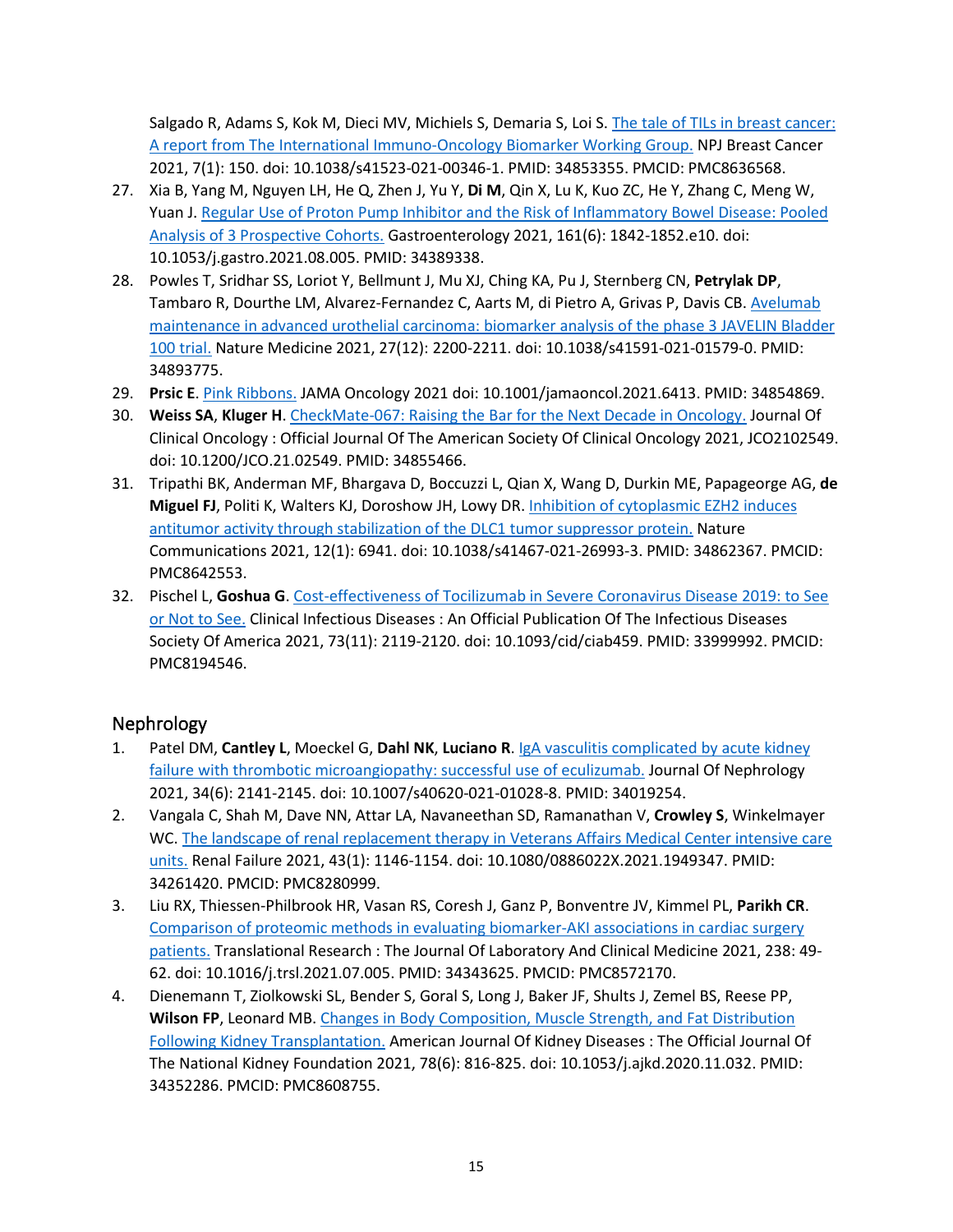- 5. Yende S, **Parikh CR**. [Long COVID and kidney disease.](https://www.ncbi.nlm.nih.gov/pubmed/34504319) Nature Reviews. Nephrology 2021, 17(12): 792-793. doi: 10.1038/s41581-021-00487-3. PMID: 34504319. PMCID: PMC8427150.
- 6. **Dong K**, Zhang C, **Tian X**, Coman D, Hyder F, Ma M, **Somlo S**. [Renal plasticity revealed through](https://www.ncbi.nlm.nih.gov/pubmed/34635846)  [reversal of polycystic kidney disease in mice.](https://www.ncbi.nlm.nih.gov/pubmed/34635846) Nature Genetics 2021, 53(12): 1649-1663. doi: 10.1038/s41588-021-00946-4. PMID: 34635846.
- 7. Ye Y, Swensen AC, Wang Y, Kaushal M, Salamon D, Knoten A, Nicora CD, Marks L, Gaut JP, Vijayan A, Orton DJ, Mudd PA, **Parikh CR**, Qian WJ, O'Halloran JA, Piehowski PD, Jain S. [A Pilot Study of](https://www.ncbi.nlm.nih.gov/pubmed/34642644)  [Urine Proteomics in COVID-19-A](https://www.ncbi.nlm.nih.gov/pubmed/34642644)ssociated Acute Kidney Injury. Kidney International Reports 2021, 6(12): 3064-3069. doi: 10.1016/j.ekir.2021.09.010. PMID: 34642644. PMCID: PMC8494995.
- 8. Tsai JW, Cerdeña JP, Goedel WC, **Asch WS**, Grubbs V, Mendu ML, Kaufman JS. [Evaluating the](https://www.ncbi.nlm.nih.gov/pubmed/34849475)  Impact and Rationale of Race-[Specific Estimations of Kidney Function: Estimations from U.S.](https://www.ncbi.nlm.nih.gov/pubmed/34849475)  [NHANES, 2015-2018.](https://www.ncbi.nlm.nih.gov/pubmed/34849475) EClinicalMedicine 2021, 42: 101197. doi: 10.1016/j.eclinm.2021.101197. PMID: 34849475. PMCID: PMC8608882.
- 9. **Moledina DG**, Eadon MT, Calderon F, Yamamoto Y, Shaw M, **Perazella MA**, Simonov M, **Luciano R**, Schwantes-An TH, Moeckel G, Kashgarian M, Kuperman M, Obeid W, **Cantley LG**, **Parikh CR**, **Wilson FP**. [Development and external validation of a diagnostic model for biopsy-proven acute](https://www.ncbi.nlm.nih.gov/pubmed/34865148)  [interstitial nephritis using electronic health record data.](https://www.ncbi.nlm.nih.gov/pubmed/34865148) Nephrology, Dialysis, Transplantation : Official Publication Of The European Dialysis And Transplant Association - European Renal Association 2021 doi: 10.1093/ndt/gfab346. PMID: 34865148.
- 10. Waijer S, Sen T, Arnott C, Neal B, Kosterink J, Mahaffey K, **Parikh C**, de Zeeuw D, Perkovic V, Neuen B, Coca S, Hansen M, Gansevoort R, Heerspink H. [Association between TNF Receptors and KIM](https://www.ncbi.nlm.nih.gov/pubmed/34876454)-1 [with Kidney Outcomes in Early-Stage Diabetic Kidney Disease.](https://www.ncbi.nlm.nih.gov/pubmed/34876454) Clinical Journal Of The American Society Of Nephrology : CJASN 2021 doi: 10.2215/CJN.08780621. PMID: 34876454.

## Pulmonary, Critical Care & Sleep Medicine

- 1. Ding Q, Qin L, Wojeck B, Inzucchi SE, Ibrahim A, Bravata DM, Strohl KP, **Yaggi HK**, **Zinchuk AV**. [Polysomnographic Phenotypes of Obstructive Sleep Apnea and Incident Typ](https://www.ncbi.nlm.nih.gov/pubmed/34185617)e 2 Diabetes: Results [from the DREAM Study.](https://www.ncbi.nlm.nih.gov/pubmed/34185617) Annals Of The American Thoracic Society 2021, 18(12): 2067-2078. doi: 10.1513/AnnalsATS.202012-1556OC. PMID: 34185617. PMCID: PMC8641817.
- 2. Tarabra E, **Nouws J**, Vash-Margita A, Hellerstein M, Shabanova V, McCollum S, Pierpont B, Zhao D, Shulman GI, Caprio S. [CIDEA expression in SAT from adolescent girls with obesity and unfavorable](https://www.ncbi.nlm.nih.gov/pubmed/34672413)  [patterns of abdominal fat distribution.](https://www.ncbi.nlm.nih.gov/pubmed/34672413) Obesity (Silver Spring, Md.) 2021, 29(12): 2068-2080. doi: 10.1002/oby.23295. PMID: 34672413. PMCID: PMC8612981.
- 3. Djulbegovic M, Kulkarni SA, Chen KL, Canavan M, White MA, McGuire WC, Shan S, Reddy R, **Kay S**, Fraenkel L. [The Patient Care Ownership Scale: External Validation of an Instrument that Measures](https://www.ncbi.nlm.nih.gov/pubmed/33782886)  [Patient Care Ownership Among Internal Medicine Trainees-a Multi-Institutional Study.](https://www.ncbi.nlm.nih.gov/pubmed/33782886) Journal Of General Internal Medicine 2021, 36(12): 3680-3688. doi: 10.1007/s11606-021-06703-x. PMID: 33782886. PMCID: PMC8642535.
- 4. Vukmirovic M, **Yan X**, Gibson KF, **Gulati M**, Schupp JC, DeIuliis G, Adams TS, Hu B, Mihaljinec A, Woolard TN, Lynn H, Emeagwali N, **Herzog EL**, Chen ES, Morris A, Leader JK, Zhang Y, Garcia JGN, Maier LA, Collman RG, Drake WP, Becich MJ, Hochheiser H, Wisniewski SR, Benos PV, Moller DR, Prasse A, Koth LL, **Kaminski N**. [Transcriptomics of bronchoalveolar lavage cells identifies new](https://www.ncbi.nlm.nih.gov/pubmed/34083402)  [molecular endotypes of sarcoidosis.](https://www.ncbi.nlm.nih.gov/pubmed/34083402) The European Respiratory Journal 2021, 58(6) doi: 10.1183/13993003.02950-2020. PMID: 34083402.